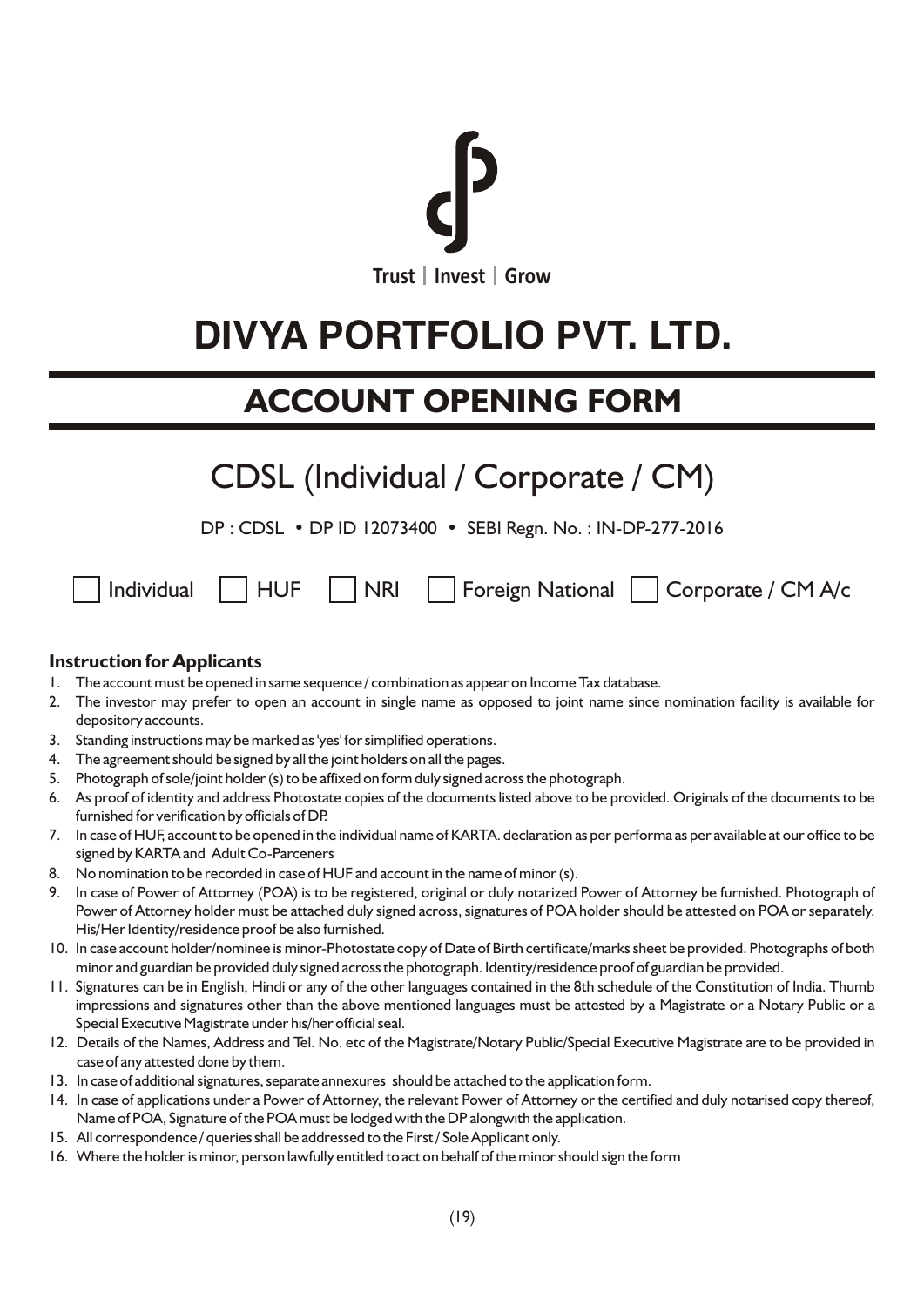#### **CDSL APPLICATION FOR OPENING DEPOSITORY ACCOUNT (FOR INDIVIDUAL/HUF/NON-INDIVIDUAL ONLY)**

# **DIVYA PORTFOLIO PVT. LTD.**

DP : CDSL • DP ID 12073400 SEBI Regn. No. : IN-DP-277-2016

**Regd. Office :** B-402, IIIrd Floor, NIT, Faridabad-121001 (Haryana) • Ph.: 0129-4037321

**Corporate Office :** VC-1, Prime Plaza, IInd Floor Sector-3,

Vaishali-201010, Ghaziabad (U.P.) **•** Tel.: 0120-4229945, 4229946

Email : divyaport@divyaportfolio.co.in **•** Website : www.divyaportfolio.co.in

#### (To be filled by the Depository Participant)

| Application No.           |   |  |          |          |                        | Date |  |  |  |  |
|---------------------------|---|--|----------|----------|------------------------|------|--|--|--|--|
| DP Internal Reference No. |   |  |          |          |                        |      |  |  |  |  |
| DP ID                     | o |  | $\Delta$ | $\bf{0}$ | $\mathbf{0}$ Client ID |      |  |  |  |  |

(To be filled by the applicant in **BLOCK LETTERS** in English)

I/We request you to open a demat account in my/our name as per following details :

#### **HOLDERS DETAILS**

| Sole/First Holder's<br>Name | PAN        |  |  |  |  |  |  |
|-----------------------------|------------|--|--|--|--|--|--|
|                             | <b>UID</b> |  |  |  |  |  |  |
| Second Holder's<br>Name     | <b>PAN</b> |  |  |  |  |  |  |
|                             | <b>UID</b> |  |  |  |  |  |  |
| Third Holder's<br>Name      | PAN        |  |  |  |  |  |  |
|                             | UID        |  |  |  |  |  |  |
| Search Name                 |            |  |  |  |  |  |  |

**Name\***

**\*** In case of Firms, Association of Persons (AOP), Partnership Firm, Unregistered Trust, etc., although the account is opened in the name of the natural persons, the name of the Firm, Association of Persons (AOP), Partnership Firm, Unregistered Trust, etc., should be mentioned above.

#### **TYPE OF ACCOUNT (Please tick whichever is applicable)**

| Individual                                                                                       | <b>Individual Resident</b><br><b>Individual Director</b><br>Individual HUF/AOP<br><b>Individual Promoter</b><br>Minor<br>Individual Margin Trading A/c (Mantra)<br>Others (Specify) |                                              |            |  | Individual Director's Relative |             |        |             |        |  |  |
|--------------------------------------------------------------------------------------------------|-------------------------------------------------------------------------------------------------------------------------------------------------------------------------------------|----------------------------------------------|------------|--|--------------------------------|-------------|--------|-------------|--------|--|--|
| <b>NRI</b>                                                                                       | NRI Non-Repatriable<br>NRI Repatriable<br>NRI Non-Repatriable Promoter<br>NRI - Depository Receipts                                                                                 | NRI Repatriable Promoter<br>Others (Specify) |            |  |                                |             |        |             |        |  |  |
| Foreign National<br>Foreign National<br>Foreign National-Depository Receipts<br>Others (Specify) |                                                                                                                                                                                     |                                              |            |  |                                |             |        |             |        |  |  |
| <b>Sub-Status</b><br><b>Status</b><br>(To be filled by the DP)                                   |                                                                                                                                                                                     |                                              |            |  |                                |             |        |             |        |  |  |
| <b>Body Corporate</b><br>CM<br><b>FI</b>                                                         | <b>Mutual Fund</b><br><b>Banks</b><br><b>Trust</b><br><b>Clearing House</b><br>Other (Specify)                                                                                      | <b>OCB</b>                                   | <b>FPI</b> |  |                                |             |        |             |        |  |  |
| SEBI Registration No.<br>(if applicable)                                                         |                                                                                                                                                                                     | <b>SEBI Registration Date</b>                |            |  |                                | M           | $\vee$ | $\setminus$ | $\vee$ |  |  |
| RBI Registration No.<br>(if applicable)                                                          |                                                                                                                                                                                     | <b>RBI Approval Date</b>                     |            |  | M                              | $\mathbb M$ | $\vee$ | $\sqrt{}$   | $\vee$ |  |  |
| Nationality                                                                                      | Indian<br>Others (specify)                                                                                                                                                          |                                              |            |  |                                |             |        |             |        |  |  |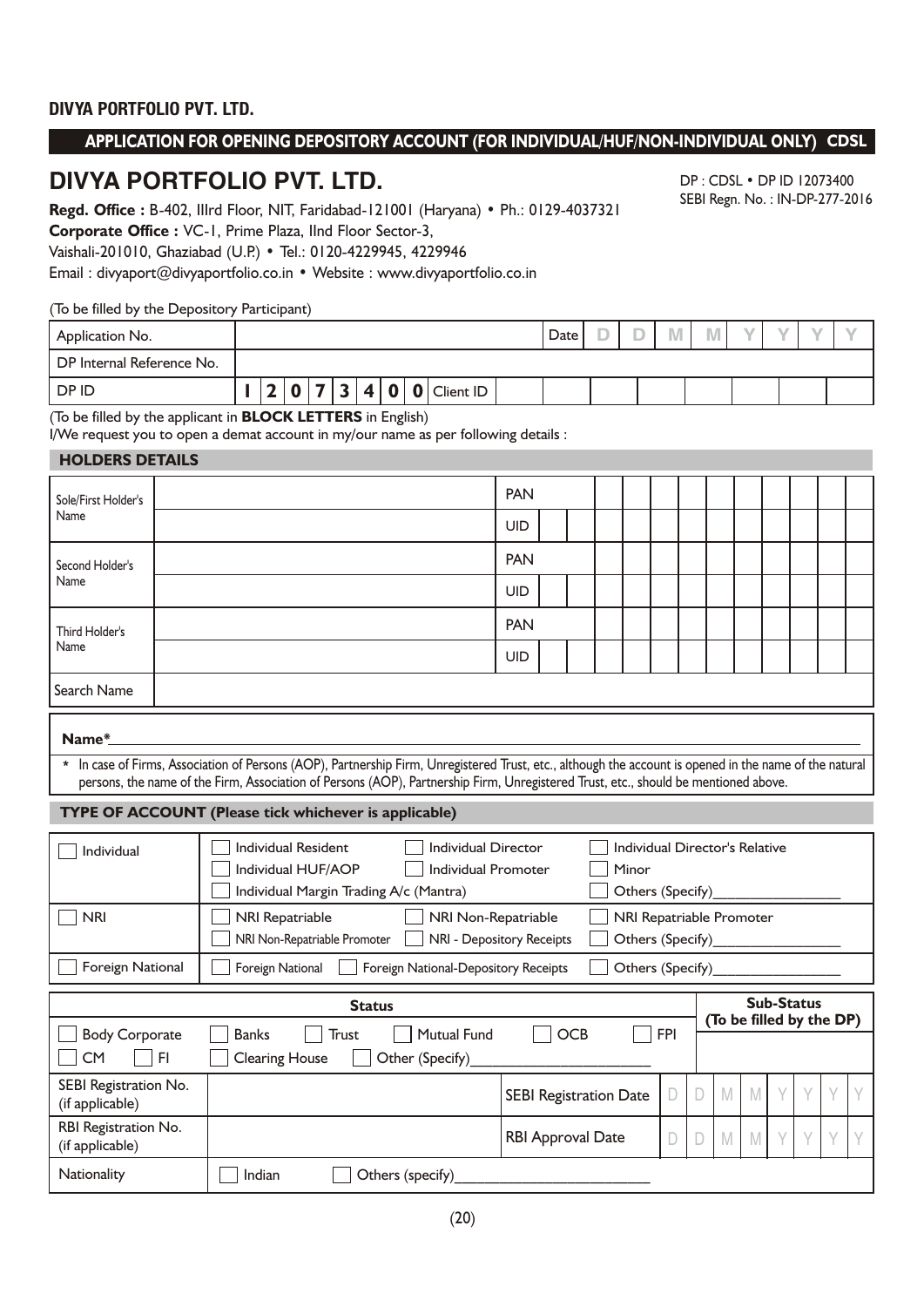| <b>FINANCIAL DETAILS</b>                                                                                                                                                                                                                                                                              |                                                                                                                                                                                                                                |                                                                                                                    |  |  |  |  |  |
|-------------------------------------------------------------------------------------------------------------------------------------------------------------------------------------------------------------------------------------------------------------------------------------------------------|--------------------------------------------------------------------------------------------------------------------------------------------------------------------------------------------------------------------------------|--------------------------------------------------------------------------------------------------------------------|--|--|--|--|--|
| (please specify)                                                                                                                                                                                                                                                                                      | Gross Annual Income Details: Income Range per annum : $\Box$ Below Rs. I Lac $\Box$                                                                                                                                            | Rs. 1 Lac to 5 Lac<br>Rs. 5 Lac to 10 Lac $\Box$ Rs. 10 Lac to 25 Lac $\Box$ Rs. 25 Lac to 1 Crore $\Box$ >1 Crore |  |  |  |  |  |
| as on $(data)$<br>(Compulsory for Non-Individuals)<br>$\Box$<br>Y.<br>D<br>Occupation<br>Private Sector   Public Sector   Government Service   Business  <br>Professional<br>(please tick any one<br>Agriculturist Retired Rusewife Student Chers<br><b>Please Specify</b><br>and give brief details) |                                                                                                                                                                                                                                |                                                                                                                    |  |  |  |  |  |
| Please tick, if any of the authorized signatories/Promoters/Partners/Karta/Trustees/Whole time directors is either<br>Politically Exposed Person (PEP)<br>Related to Politically Exposed Person (PEP) (Please provide details as per annexure 2.2A)<br>Any other information                          |                                                                                                                                                                                                                                |                                                                                                                    |  |  |  |  |  |
|                                                                                                                                                                                                                                                                                                       | <b>DETAILS OF GUARDIAN (in case the account holder is minor)</b>                                                                                                                                                               |                                                                                                                    |  |  |  |  |  |
| Guardian's Name                                                                                                                                                                                                                                                                                       |                                                                                                                                                                                                                                | <b>PAN</b>                                                                                                         |  |  |  |  |  |
| Relationship with the applicant                                                                                                                                                                                                                                                                       |                                                                                                                                                                                                                                |                                                                                                                    |  |  |  |  |  |
|                                                                                                                                                                                                                                                                                                       | I/We instruct the DP to receive each and every credit in my/our account<br>(if not marked, the default option would be 'Yes')                                                                                                  | [Automatic Credit]<br>No<br>Yes                                                                                    |  |  |  |  |  |
| I/We would like to instruct the DP to accept all the pledge instructions<br>in my/our account without any other further instruction from my/our end.<br>Yes<br>No<br>(If not marked, the default option would be 'No')                                                                                |                                                                                                                                                                                                                                |                                                                                                                    |  |  |  |  |  |
|                                                                                                                                                                                                                                                                                                       | Account Statement Requirement<br>As per SEBI Regulation<br>Daily<br>Weekly<br>Fortnightly<br>Monthly                                                                                                                           |                                                                                                                    |  |  |  |  |  |
| I/We request you to send Electronic Transaction-cum-Holding Statement<br>No <sub>1</sub><br>Yes<br>at the email Id                                                                                                                                                                                    |                                                                                                                                                                                                                                |                                                                                                                    |  |  |  |  |  |
|                                                                                                                                                                                                                                                                                                       | I/We would like to share the email ID with the RTA                                                                                                                                                                             | No <sub>1</sub><br>Yes                                                                                             |  |  |  |  |  |
| I/We would like to receive the Annual Report                                                                                                                                                                                                                                                          | (Tick the applicable box. If not market the default option would be in Physical)                                                                                                                                               | Electronic<br>Physical<br><b>Both Physical</b><br>& Electronic                                                     |  |  |  |  |  |
| I wish to opt BSDA Account.                                                                                                                                                                                                                                                                           | I do not wish to opt BSDA Account                                                                                                                                                                                              |                                                                                                                    |  |  |  |  |  |
| <b>CAS Mode:</b>                                                                                                                                                                                                                                                                                      | <b>Physical CAS Required</b><br><b>CAS not Required</b>                                                                                                                                                                        |                                                                                                                    |  |  |  |  |  |
|                                                                                                                                                                                                                                                                                                       | I/We wish to receive dividend/interest directly in to my bank account as given<br>below through ECS. (If not marked, the default option would be 'Yes')<br>[ECS is mandatory for locations notified by SEBI from time to time] | No<br>Yes                                                                                                          |  |  |  |  |  |
| <b>BANK DETAILS (Dividend Bank Details)</b>                                                                                                                                                                                                                                                           |                                                                                                                                                                                                                                |                                                                                                                    |  |  |  |  |  |
| Bank Code (9 digit<br>MICR Code)                                                                                                                                                                                                                                                                      |                                                                                                                                                                                                                                |                                                                                                                    |  |  |  |  |  |
| IFS Code (11 Character)                                                                                                                                                                                                                                                                               |                                                                                                                                                                                                                                |                                                                                                                    |  |  |  |  |  |
| <b>Account Number</b>                                                                                                                                                                                                                                                                                 |                                                                                                                                                                                                                                |                                                                                                                    |  |  |  |  |  |
| <b>Account Type</b><br>Saving<br>Current<br>Others (specify)                                                                                                                                                                                                                                          |                                                                                                                                                                                                                                |                                                                                                                    |  |  |  |  |  |
| <b>Bank Name</b>                                                                                                                                                                                                                                                                                      |                                                                                                                                                                                                                                |                                                                                                                    |  |  |  |  |  |
| <b>Branch Name</b>                                                                                                                                                                                                                                                                                    |                                                                                                                                                                                                                                |                                                                                                                    |  |  |  |  |  |
| <b>Bank Branch Address</b>                                                                                                                                                                                                                                                                            |                                                                                                                                                                                                                                |                                                                                                                    |  |  |  |  |  |
| City                                                                                                                                                                                                                                                                                                  | <b>State</b><br>Country                                                                                                                                                                                                        | <b>PIN</b>                                                                                                         |  |  |  |  |  |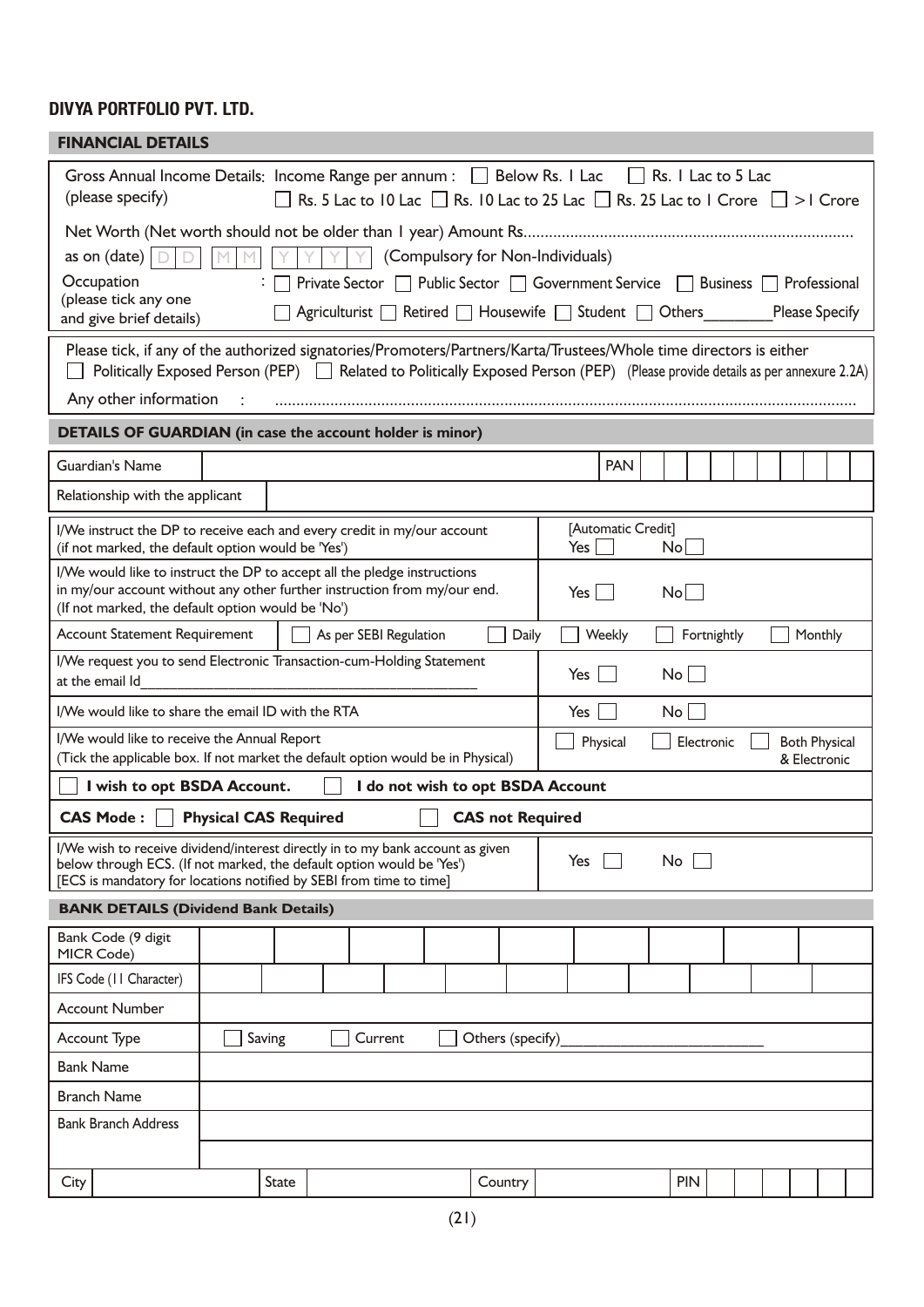- Photocopy of the cancelled cheque having the name of the account holder where the cheque books is issued, (or) (i)
- Photocopy of the Bank Statement having name and address of the BO. (ii)
- Photocopy of the Passbook having name and address of the BO, (or) (iii)
- Letter from the Bank. (iv)
	- In case of option (ii), (iii) and (iv) above, MICR Code of the branch should be present/mentioned on the document.

#### **CLEARING MEMBER DETAILS (To be filled by CMs only)**

| Name of Stock Exchange                                                                                      |                                                                                                                                                                                                                                                                                                                              |                                                                                                                                                                 |                             |                                         |  |  |  |  |
|-------------------------------------------------------------------------------------------------------------|------------------------------------------------------------------------------------------------------------------------------------------------------------------------------------------------------------------------------------------------------------------------------------------------------------------------------|-----------------------------------------------------------------------------------------------------------------------------------------------------------------|-----------------------------|-----------------------------------------|--|--|--|--|
| Name of CC / CH                                                                                             |                                                                                                                                                                                                                                                                                                                              |                                                                                                                                                                 |                             |                                         |  |  |  |  |
| <b>Clearing Member ID</b>                                                                                   |                                                                                                                                                                                                                                                                                                                              |                                                                                                                                                                 | <b>Trading Member ID</b>    |                                         |  |  |  |  |
| <b>SMS Alert Facility</b><br>Refer to Terms & Conditions<br>given as <b>Annexure 2.4</b>                    |                                                                                                                                                                                                                                                                                                                              | Yes<br>[Mandatory, if you are giving Power of Attorney (POA)]<br>No<br>(if POA is not granted & you do not wish to avail of this facility, cancel this option). |                             |                                         |  |  |  |  |
| <b>Transactions Using</b><br><b>Secured Texting Facility</b><br>(TRUST)<br>Refer to Terms and<br>Conditions | I/We wish to avail the TRUST facility using the Mobile Number registered for SMS Alert Facility,<br>I/We have read and understood the Terms and Conditions prescribed by CDSL for the same.<br>Yes<br>No<br>I/We wish to register the following clearing member IDs under my/our below mentioned BO ID registered for TRUST. |                                                                                                                                                                 |                             |                                         |  |  |  |  |
| Annexure 2.6                                                                                                | <b>Stock Exchange Name/ID</b>                                                                                                                                                                                                                                                                                                |                                                                                                                                                                 | <b>Clearing Member Name</b> | <b>Clearing Member ID</b><br>(Optional) |  |  |  |  |
|                                                                                                             |                                                                                                                                                                                                                                                                                                                              |                                                                                                                                                                 |                             |                                         |  |  |  |  |
|                                                                                                             |                                                                                                                                                                                                                                                                                                                              |                                                                                                                                                                 |                             |                                         |  |  |  |  |
| Easi                                                                                                        | To register for easi, please visit our website www.cdslindia.com.<br><b>Easi</b> allows a BO to view his ISIN balances, transactions and value of the portfolio online.                                                                                                                                                      |                                                                                                                                                                 |                             |                                         |  |  |  |  |

#### **NOMINATION DETAILS**

Dear Sir/Madam,

I/We the Sole Holder/ Joint Holder / Guardian (in case of minor) hereby declare that

| Nomination Regn. No. |  |  |  |  |
|----------------------|--|--|--|--|
| Date                 |  |  |  |  |

I/We **do not wish to nominate any one for this demat account.** [Strike out what is not applicable] [Signatures of all account holders should be obtained on this form]

I/We **nominate** the following person**s** who is entitled to receive security balances lying in my/our account, particulars whereof are given below, in the event of the death of Sole holder or the death of all the Joint Holders.

| NOMINATION DETAILS          | <b>NOMINEE I</b> | <b>NOMINEE 2</b> | <b>NOMINEE 3</b> |
|-----------------------------|------------------|------------------|------------------|
| Nominee Name<br>First Name* |                  |                  |                  |
| Middle Name                 |                  |                  |                  |
| Last Name*                  |                  |                  |                  |
| Address*                    |                  |                  |                  |
| $City*$                     |                  |                  |                  |
| State*                      |                  |                  |                  |
| PIN <sup>*</sup>            |                  |                  |                  |
| Country*                    |                  |                  |                  |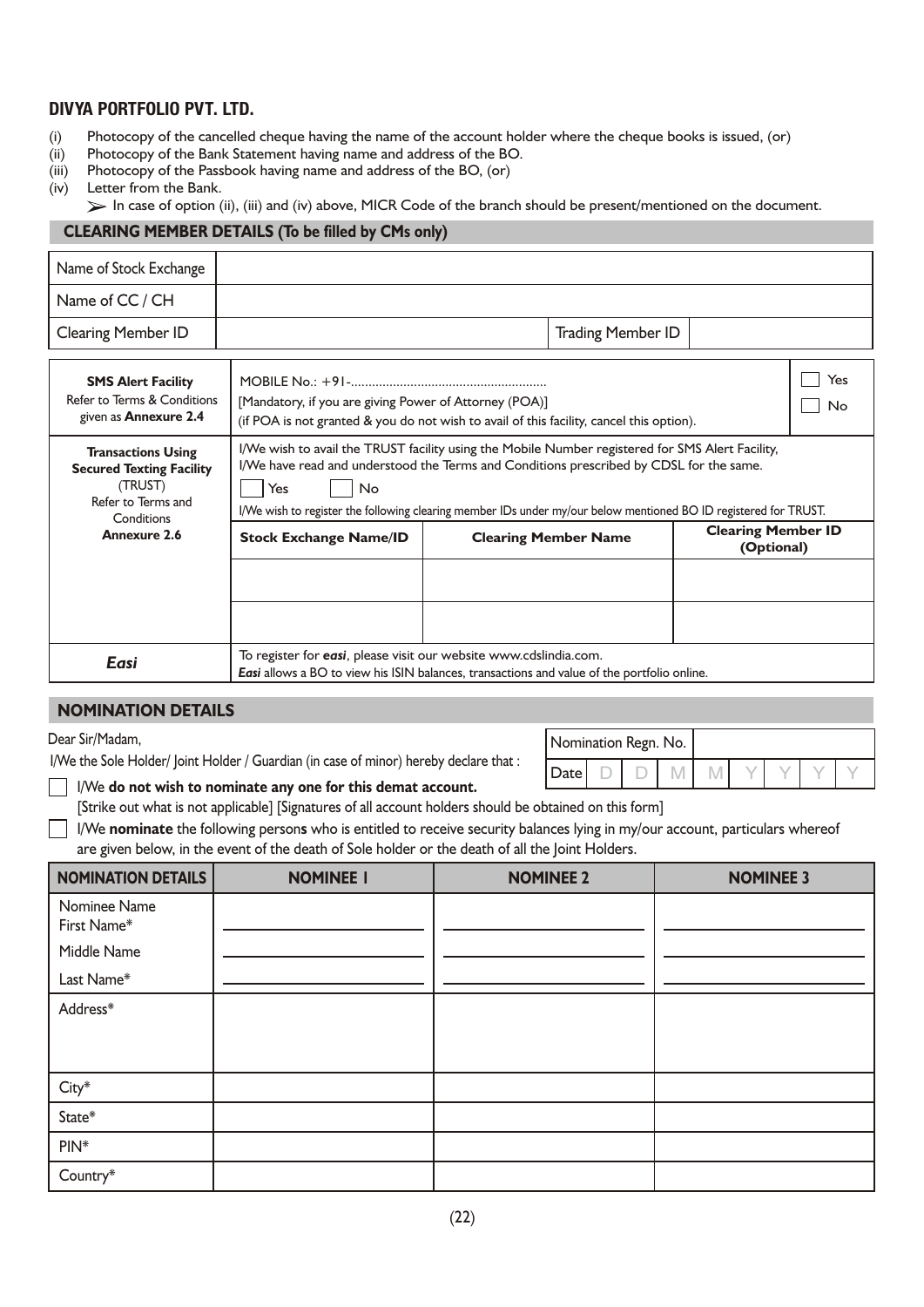| Telephone No.                                                                                                  |  |  |
|----------------------------------------------------------------------------------------------------------------|--|--|
| Fax No.                                                                                                        |  |  |
| PAN No.                                                                                                        |  |  |
| <b>UID</b>                                                                                                     |  |  |
| Email ID                                                                                                       |  |  |
| Relationship with the BO*                                                                                      |  |  |
| Date of Birth* (Mandatory<br>if Nominee is a Minor)                                                            |  |  |
| Name of the Guardian<br>of Nominee (if the<br>nominee is minor)<br>First Name*                                 |  |  |
| Middle Name                                                                                                    |  |  |
| Last Name*                                                                                                     |  |  |
| Address of the<br>Guardian of nominee*                                                                         |  |  |
| City*                                                                                                          |  |  |
| $\mathsf{State}^*$                                                                                             |  |  |
| PIN <sup>*</sup>                                                                                               |  |  |
| Country*                                                                                                       |  |  |
| Age                                                                                                            |  |  |
| Telephone No.                                                                                                  |  |  |
| Fax No.                                                                                                        |  |  |
| E-mail Id                                                                                                      |  |  |
| Relationship of the<br>Guardian with the Nominee                                                               |  |  |
| Percentage of<br>allocation of securities*                                                                     |  |  |
| <b>Residual Securities</b><br>[please tick any one<br>nominee.*<br>If tick not marked<br>default will be first |  |  |
| nominee]                                                                                                       |  |  |

Note : Residual securities: incase of multiple nominees, please choose any one nominee who will be credited with residual securities remaining after distribution of securities as per percentage of allocation. If you fail to choose one such nominee, then the first nominee will be marked as nominee entitled for residual shares, if any.

#### **\*Marked is Mandatory field**

This nomination shall supersede any prior nomination made by me / us and also any testamentary document executed by me / us.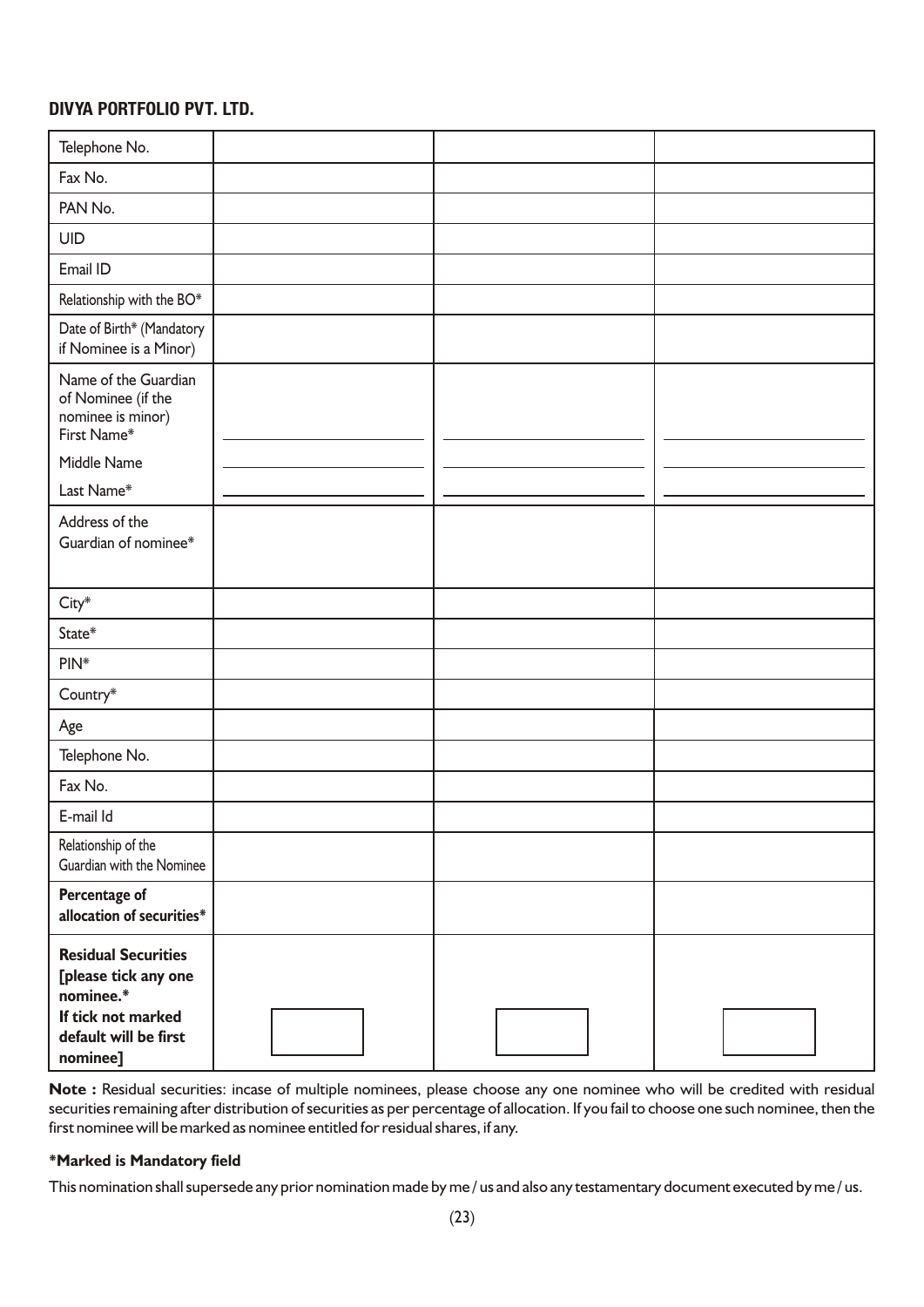Note : One Witness shall attest signature(s) / Thumb Impression(s).

| <b>Details of the Witness</b> |  |  |  |  |  |  |
|-------------------------------|--|--|--|--|--|--|
| Name of Witness               |  |  |  |  |  |  |
| <b>Address of Witness</b>     |  |  |  |  |  |  |
| Signature of Witness          |  |  |  |  |  |  |

I/We have received and read the Rights and Obligations document of BO-DP (DP-CM agreement for BSE Clearing Member Accounts) including the schedules thereto and the terms & conditions and agree to abide by and be bound by the same and by the Bye Laws as are in force from time to time. I / We declare that the particulars given by me/us above are true and to the best of my/our knowledge as on the date of making this application. I/We agree and undertake to intimate the DP any change(s) in the details / Particulars mentioned by me / us in this form. I/We further agree that any false / misleading information given by me / us or suppression of any material information will render my account liable for termination and suitable action.

#### SIGNATURE'S OF HOLDER / DIRECTOR / AUTHORISED SIGNATORIES (Enclosed a Board Resolution for Authorised Signatories)

| <b>Holder</b>                                                                            | <b>Name</b> | <b>Designation</b> | Signature(s) |
|------------------------------------------------------------------------------------------|-------------|--------------------|--------------|
| Sole / First Holder / Guardian<br>(Mr./Ms.) (in case of Minor) /<br>Authorised Signatory |             |                    | $\mathbf{Q}$ |
| Second Holder/<br>Authorised Signatory                                                   |             |                    | <b>a</b>     |
| Third Holder/<br>Authorised Signatory                                                    |             |                    | $\bullet$    |
| <b>Other Holders</b>                                                                     |             |                    |              |
| Second Holder                                                                            |             |                    | <b>KA</b>    |
| <b>Third Holder</b>                                                                      |             |                    | 隐            |

**(Signatures should be preferably in blue ink) (In case of more authorised signatories, please add annexure)**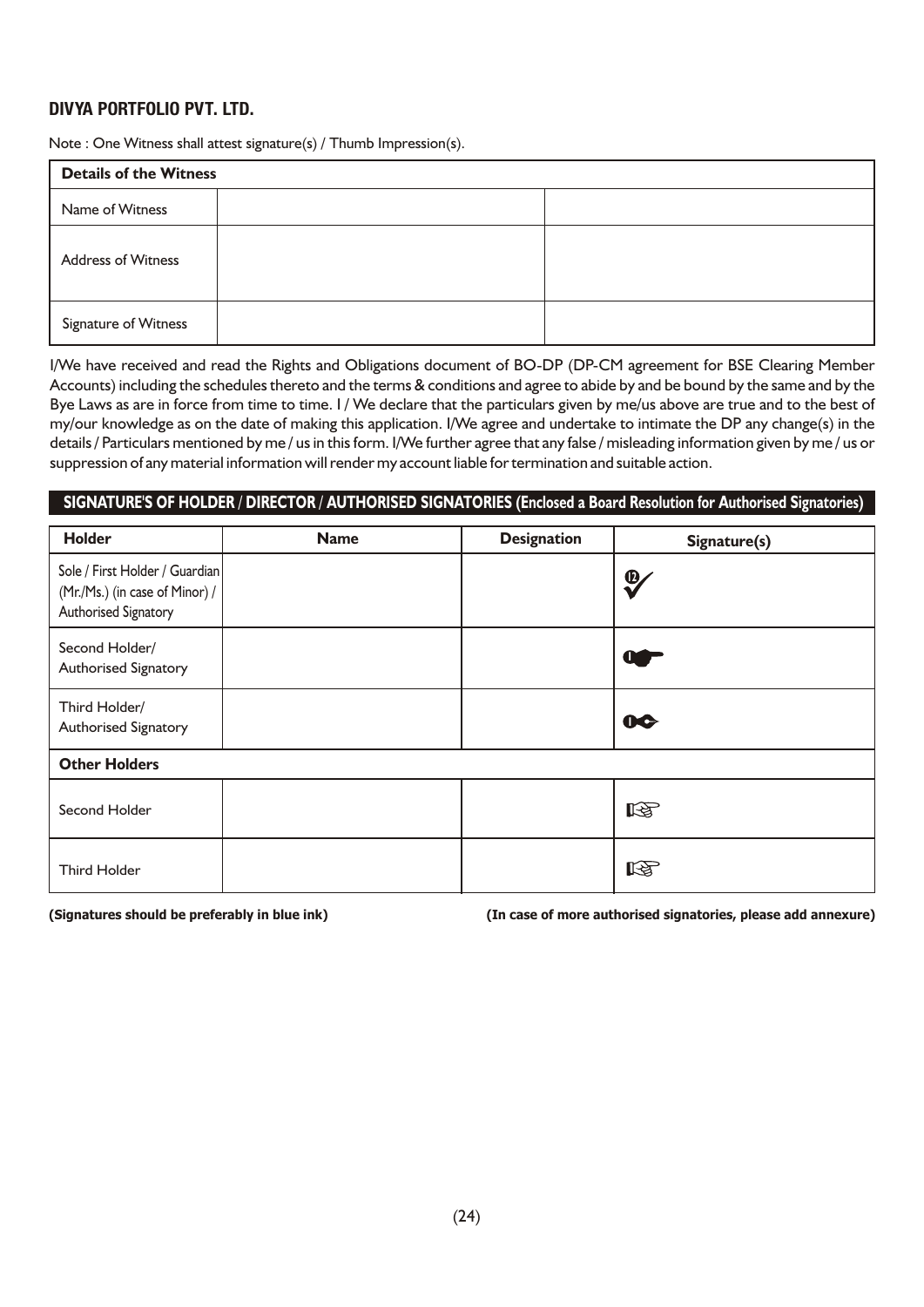### **PRICE STRUCTURE FOR BENEFICIARY ACCOUNT**

# **DIVYA PORTFOLIO PVT. LTD.**

**Regd. Office :** B-402, IIIrd Floor, NIT, Faridabad-121001 (Haryana) • Ph.: 0129-4037321

DP : CDSL • DP ID 12073400 SEBI Regn. No. : IN-DP-277-2016

**Corporate Office :** VC-1, Prime Plaza, IInd Floor Sector-3, Vaishali-201010, Ghaziabad (U.P.) **•** Tel.: 0120-4229945, 4229946

| SCHEDULE OF CHARGES FOR DEPOSITORY DIVISION w.e.f.15 <sup>th</sup> July 2015 | <b>SCHEDULE - A</b> |                   |                 |  |  |
|------------------------------------------------------------------------------|---------------------|-------------------|-----------------|--|--|
|                                                                              |                     | <b>Individual</b> | Corporate       |  |  |
| <b>SCHEME</b>                                                                | А                   | в                 | C               |  |  |
|                                                                              | <b>Annually</b>     | <b>Life Time</b>  | <b>Annually</b> |  |  |
| <b>Account Opening Charges</b>                                               | <b>NIL</b>          | NIL               | <b>NIL</b>      |  |  |
| AMC: Equity Segment                                                          | Rs. 250/-           | Rs. 1500/-        | Rs. 1500/-      |  |  |
| AMC: BSDA (holding up to 50,000/-)                                           | <b>NIL</b>          | Not applicable    | Not applicable  |  |  |
| AMC: BSDA (holding between 50,001/- to 2,00,000/-)                           | Rs. 100/-           | Not applicable    | Not applicable  |  |  |

| <b>CHARGES</b>                                                                                                       | <b>NORMAL</b>                                                           | <b>BSDA</b>                                                                    |  |  |  |
|----------------------------------------------------------------------------------------------------------------------|-------------------------------------------------------------------------|--------------------------------------------------------------------------------|--|--|--|
| <b>Transaction Charges</b>                                                                                           | Rs. 18/- per ISIN                                                       | Rs. 18/- per ISIN                                                              |  |  |  |
| <b>Extra Charges for</b><br>submitted late DIS                                                                       | Rs. 10/- per ISIN for Instruction                                       | Rs. 10/- per ISIN for Instruction                                              |  |  |  |
| <b>Rejection / Fails</b>                                                                                             | Rs. 30/- per Slip                                                       | Rs. 30/- per Slip                                                              |  |  |  |
| <b>Demat Charges</b>                                                                                                 | Rs. 35/- per request and Rs. 5/-<br>extra for each certificate.         | Rs. 35/- per request and Rs. 5/-<br>extra for each certificate.                |  |  |  |
| <b>Remat Charges</b>                                                                                                 | Rs. 35/- per request                                                    | Rs. 35/- per request                                                           |  |  |  |
| <b>Pledge Creation / Closure /</b><br><b>Invocation / Confirmation</b><br>(% value for each ISIN in each<br>request) | 0.02% of value of securities<br>pledged or Rs. 50/- whichever is higher | Rs. 50/- per request                                                           |  |  |  |
| <b>Additional Account Statement</b>                                                                                  | Rs. 20/- per Statement                                                  | Rs. 20/- per Statement                                                         |  |  |  |
| <b>DIS Book including</b><br><b>Courier Charges</b>                                                                  | Free with account opening and<br>thereafter Rs. 25/- per booklet        | Free two slip free with account opening<br>and thereafter Rs. 25/- per booklet |  |  |  |
| Postage per<br>Actual<br><b>Demat / Remat Request</b>                                                                |                                                                         | Actual                                                                         |  |  |  |

#### **Other Term & Conditions:**

1. In case of BSDA account no AMC till holding value is less than is Rs 50000/-, AMC of Rs. 100/- p.a shall be charged incase holding value is more than Rs 50000 but less than Rs 200000 & AMC as per normal rates shall be charged in case holding value is more than Rs. 200000

. further company reserve the rights to suspend such account untill, outstanding balance are recover in full. 2. In case the client fail to pay charges on or before the due date a delay payment penalty shall be levied @ 24 % P.A. on outstanding balance.

3. Any advance payments over and above the normal due amount can also be made. Any such higher amount paid than the minimum amount payable shall be adjusted against the bills raised from time to time.

- 4. Services not mentioned herein will be charged separately as per the rate applicable form time to time.
- 5. Taxes and other govt. levies will be charged extra as applicable for time to time.
- 6. Value of the transaction will be in accordance with rates provided by CDSL.
- 7. Please note that in case we are unable to recover the service charges due to non maintenance of adequate balances in the bank account or inadequate advance fees, then the demat account will be "frozen" for operations. Service charges for the delayed period against the outstanding will also be levied. Any request to resume the service will be charged Rs. 100/-.
- 8. NRI customers would be required to submit ECS mandate to debit DPcharges form linked bank accounts.
- 9. The above charges/services are subject to revision at the discretion of the Company and any revision will be notified by ordinary post, and would be binding on the clients.
- **10. Under the lifetime scheme AMC will be charged only once during account opening**. This AMC is non-refundable and would not be refundable even on the clouser of BO account.



First/Sole Holder Signature/Auth.Signatory





Third Holder Signature/Auth. Signatory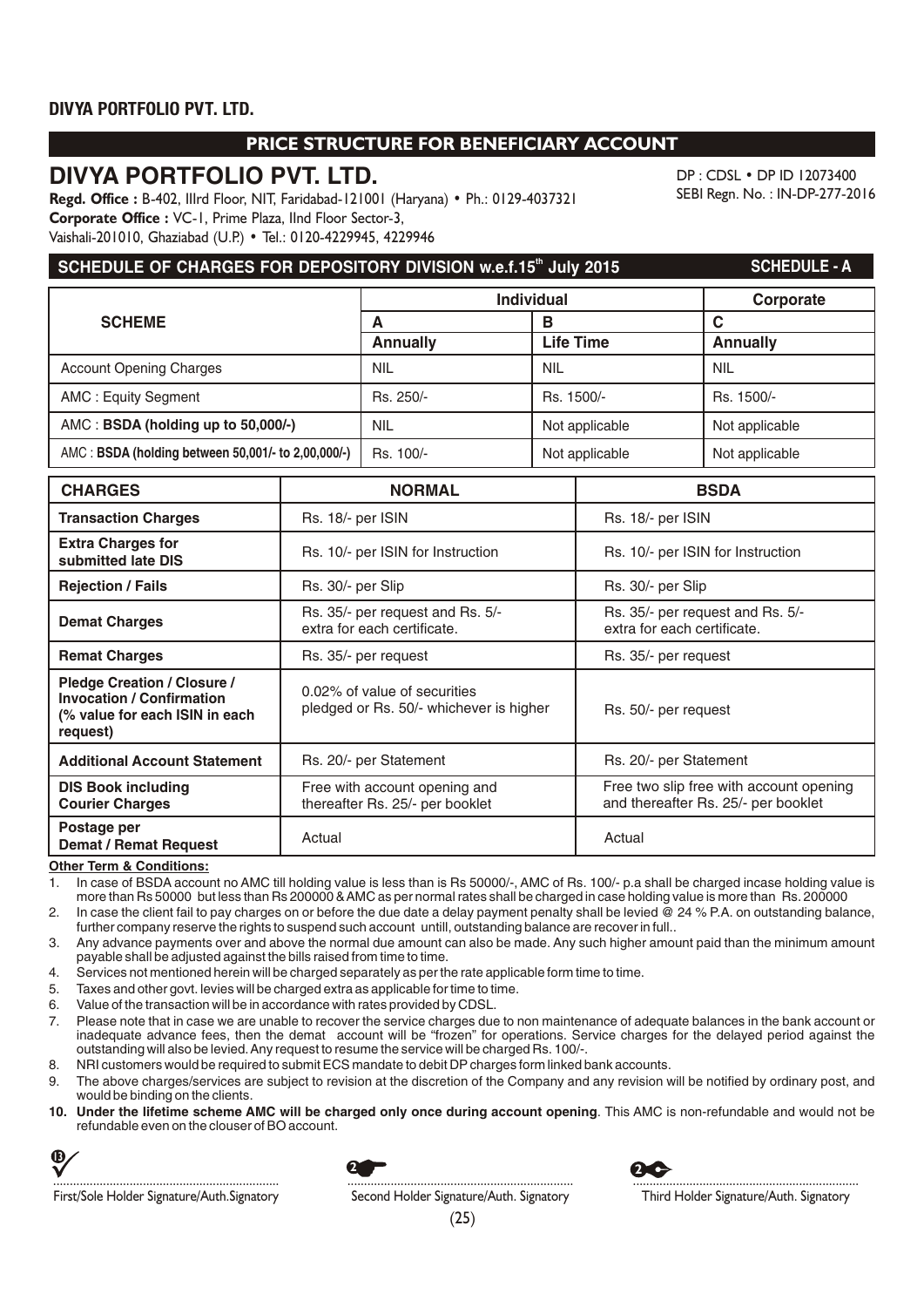#### **Terms And Conditions-cum-Registration / Modification Form for receiving SMS Alerts from CDSL**

#### Definitions:

In these Terms and Conditions the terms shall have following meaning unless indicated otherwise:

- 1. "Depository" means Central Depository Services (India) Limited a company incorporated in India under the Companies Act 1956 and having its registered office at 17th Floor, P.J. Towers, Dalal Street, Fort, Mumbai 400001 and all its branch offices and includes its successors and assigns.
- 2. 'DP' means Depository Participant of CDSL. The term covers all types of DPs who are allowed to open demat accounts for investors.
- 3. 'BO' means an entity that has opened a demat account with the depository. The term covers all types of demat accounts, which can be opened with a depository as specified by the depository from time to time.
- 4. SMS means "Short Messaging Service"
- 5. "Alerts" means a customized SMS sent to the BO over the said mobile phone number.
- 6. "Service Provider" means a cellular service provider(s) with whom the depository has entered / will be entering into an arrangement for providing the SMS alerts to the BO.
- 7. "Service" means the service of providing SMS alerts to the BO on best effort basis as per these terms and conditions.

#### Availability:

- 1. The service will be provided to the BO at his / her request and at the discretion of the depository. The service will be available to those accountholders who have provided their mobile numbers to the depository through their DP. The services may be discontinued for a specific period / indefinite period, with or without issuing any prior notice for the purpose of security reasons or system maintenance or for such other reasons as may be warranted. The depository may also discontinue the service at any time without giving prior notice for any reason whatsoever.
- 2. The service is currently available to the BOs who are residing in India.
- 3. The alerts will be provided to the BOs only if they remain within the range of the service provider's service area or within the range forming part of the roaming network of the service provider.
- 4. In case of joint accounts and non-individual accounts the service will be available, only to one mobile number i.e. to the mobile number as submitted at the time of registration / modification.
- 5. The BO is responsible for promptly intimating to the depository in the prescribed manner any change in mobile number, or loss of handset, on which the BO wants to receive the alerts from the depository. In case of change in mobile number not intimated to the depository, the SMS alerts will continue to be sent to the last registered mobile phone number. The BO agrees to indemnify the depository for any loss or damage suffered by it on account of SMS alerts sent on such mobile number.

#### Receiving Alerts:

- The depository shall send the alerts to the mobile phone number provided by the BO while registering for the service or to any such number replaced and informed by the BO from time to time. Upon such registration / change, the depository shall make every effort to update the change in mobile number within a reasonable period of time. The depository shall not be responsible for any event of delay or loss of message in this regard.
- 2. The BO acknowledges that the alerts will be received only if the mobile phone is in 'ON' and in a mode to receive the SMS. If the mobile phone is in 'Off'' mode i.e. unable to receive the alerts then the BO may not get / get after delay any alerts sent during such period.
- 3. The BO also acknowledges that the readability, accuracy and timeliness of providing the service depend on many factors including the infrastructure, connectivity of the service provider. The depository shall not be responsible for any non-delivery, delayed delivery or distortion of the alert in any way whatsoever.
- 4. The BO further acknowledges that the service provided to him is an additional facility provided for his convenience and is susceptible to error, omission and/ or inaccuracy. In case the BO observes any error in the information provided in the alert, the BO shall inform the depository and/ or the DP immediately in writing and the depository will make best possible efforts to rectify the error as early as possible. The BO shall not hold the depository liable for any loss, damages, etc. that may be incurred/ suffered by the BO on account of opting to avail SMS alerts facility.
- 5. The BO authorizes the depository to send any message such as promotional, greeting or any other message that the depository may consider appropriate, to the BO. The BO agrees to an ongoing confirmation for use of name, email address and mobile number for marketing offers between CDSL and any other entity.
- 6. The BO agrees to inform the depository and DP in writing of any unauthorized debit to his BO account/ unauthorized transfer of securities from his BO account, immediately, which may come to his knowledge on receiving SMS alerts. The BO may send an email to CDSL at complaints@cdslindia.com. The BO is advised not to inform the service provider about any such unauthorized debit to/ transfer of securities from his BO account by sending a SMS back to the service provider as there is no reverse communication between the service provider and the depository.
- 7. The information sent as an alert on the mobile phone number shall be deemed to have been received by the BO and the depository shall not be under any obligation to confirm the authenticity of the person(s) receiving the alert.
- 8. The depository will make best efforts to provide the service. The BO cannot hold the depository liable for non-availability of the service in any manner whatsoever.
- 9. If the BO finds that the information such as mobile number etc., has been changed with out proper authorization, the BO should immediately inform the DP in writing.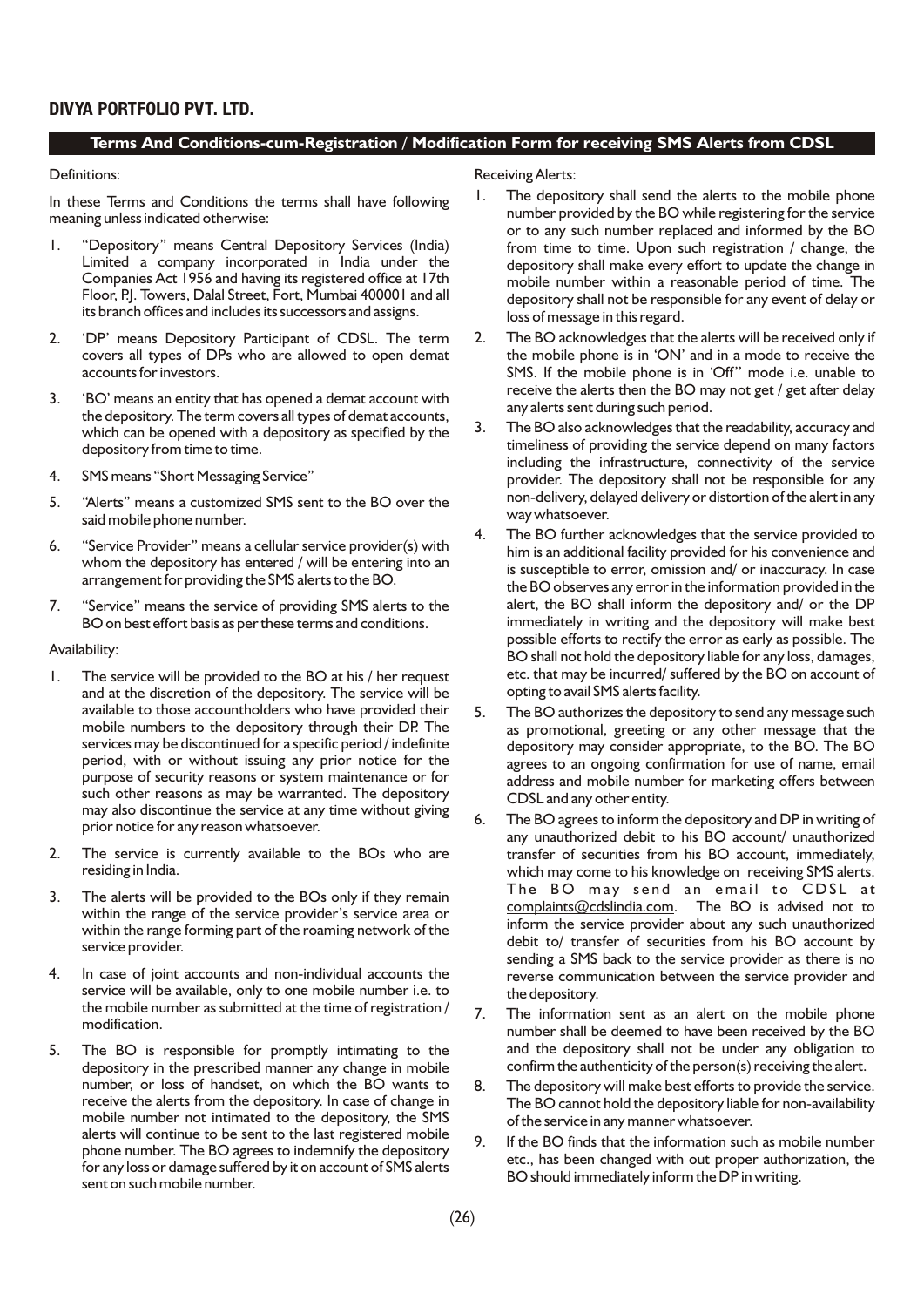#### Fees:

Depository reserves the right to charge such fees from time to time as it deems fit for providing this service to the BO.

#### Disclaimer:

The depository shall make reasonable efforts to ensure that the BO's personal information is kept confidential. The depository does not warranty the confidentiality or security of the SMS alerts transmitted through a service provider. Further, the depository makes no warranty or representation of any kind in relation to the system and the network or their function or their performance or for any loss or damage whenever and howsoever suffered or incurred by the BO or by any person resulting from or in connection with availing of SMS alerts facility. The Depository gives no warranty with respect to the quality of the service provided by the service provider. The Depository will not be liable for any unauthorized use or access to the information and/ or SMS alert sent on the mobile phone number of the BO or for fraudulent, duplicate or erroneous use/ misuse of such information by any third person.

#### Liability and Indemnity:

The Depository shall not be liable for any breach of confidentiality by the service provider or by any third person due to unauthorized access to the information meant for the BO. In consideration of the depository providing the service, the BO

agrees to indemnify and keep safe, harmless and indemnified the depository and its officials from any damages, claims, demands, proceedings, loss, cost, charges and expenses whatsoever which a depository may at any time incur, sustain, suffer or be put to as a consequence of or arising out of interference with or misuse, improper or fraudulent use of the service by the BO.

#### Amendments:

The depository may amend the terms and conditions at any time with or without giving any prior notice to the BOs. Any such amendments shall be binding on the BOs who are already registered as user of this service.

Governing Law and Jurisdiction:

Providing the Service as outlined above shall be governed by the laws of India and will be subject to the exclusive jurisdiction of the courts in Mumbai.

I/We wish to avail the SMS Alerts facility provided by the depository on my/our mobile number provided in the registration form subject to the terms and conditions mentioned below. I/ We consent to CDSL providing to the service provider such information pertaining to account/transactions in my/our account as is necessary for the purposes of generating SMS Alerts by service provider, to be sent to the said mobile number.

I/We have read and understood the terms and conditions mentioned above and agree to abide by them and any amendments thereto made by the depository from time to time. I/ we further undertake to pay fee/ charges as may be levied by the depository from time to time.

I / We further understand that the SMS alerts would be sent for a maximum four ISINs at a time. If more than four debits take place, the BOs would be required to take up the matter with their DP.

I/We am/ are aware that mere acceptance of the registration form does not imply in any way that the request has been accepted by the depository for providing the service.

I/We provide the following information for the purpose of Registration / modification (Please cancel out what is not applicable).

| <b>BOID</b>                                                                                                                     |                                                                             |  | O |  |  |  | O | 0                                     |                                                                                       |  |  |  |                  |     |  |
|---------------------------------------------------------------------------------------------------------------------------------|-----------------------------------------------------------------------------|--|---|--|--|--|---|---------------------------------------|---------------------------------------------------------------------------------------|--|--|--|------------------|-----|--|
| (Please write your 8 digit DPID)                                                                                                |                                                                             |  |   |  |  |  |   | (Please write your 8 digit Client ID) |                                                                                       |  |  |  |                  |     |  |
|                                                                                                                                 | Sole / First Holder's Name :<br>Second Holder's Name<br>Third Holder's Name |  |   |  |  |  |   |                                       |                                                                                       |  |  |  |                  |     |  |
| Mobile Number on which<br>$+91$<br>message are to be sent                                                                       |                                                                             |  |   |  |  |  |   |                                       |                                                                                       |  |  |  |                  |     |  |
|                                                                                                                                 |                                                                             |  |   |  |  |  |   |                                       | (Please write only ONE valid email ID on which communications; if any, is to be sent) |  |  |  |                  |     |  |
| The mobile number is registered in the name of :                                                                                |                                                                             |  |   |  |  |  |   |                                       |                                                                                       |  |  |  |                  |     |  |
| Email ID:                                                                                                                       |                                                                             |  |   |  |  |  |   |                                       |                                                                                       |  |  |  |                  |     |  |
|                                                                                                                                 |                                                                             |  |   |  |  |  |   |                                       | (Please write only ONE valid email ID on which communications; if any, is to be sent) |  |  |  |                  |     |  |
| $\pmb{\mathbb{V}}$                                                                                                              |                                                                             |  |   |  |  |  |   |                                       |                                                                                       |  |  |  |                  |     |  |
| First/Sole Holder Signature/Auth.Signatory<br>Third Holder Signature/Auth. Signatory<br>Second Holder Signature/Auth. Signatory |                                                                             |  |   |  |  |  |   |                                       |                                                                                       |  |  |  |                  |     |  |
| Place:                                                                                                                          |                                                                             |  |   |  |  |  |   |                                       |                                                                                       |  |  |  | Date: $\sqrt{2}$ | /20 |  |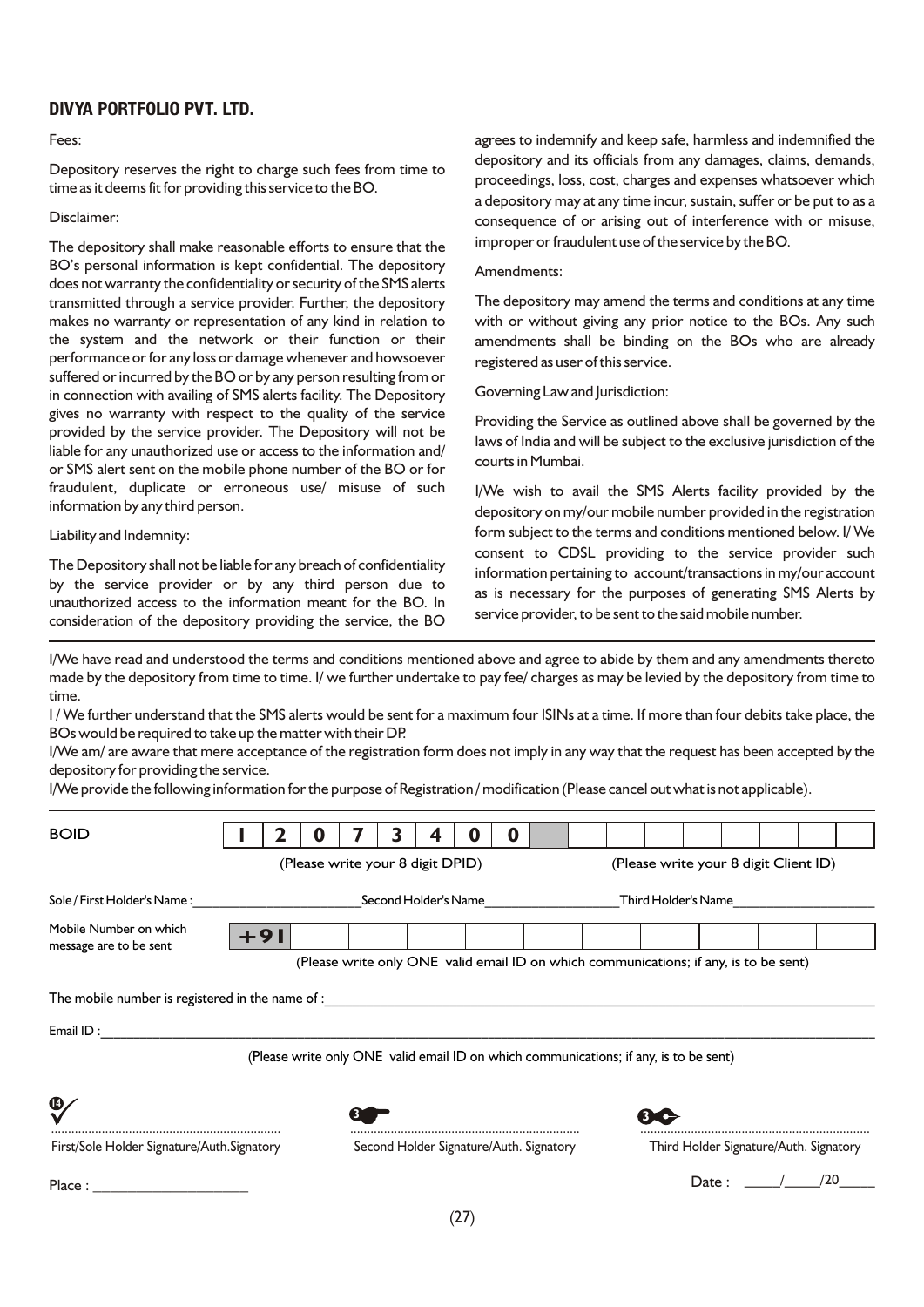#### **Terms And Conditions for availing Transaction Using Secured Texting (TRUST) Service offered by CDSL**

#### **1. Definitions:**

In these Terms and Conditions the terms shall have following meaning unless indicated otherwise:

- i. "Depository" means Central Depository Services (India) Limited (CDSL)
- ii. TRUST means "Transactions Using Secured Texting" service offered by the Depository.
- iii. "Service Provider" means a cellular service provider(s) with whom the Depository has entered / shall enter into an arrangement for providing the TRUST service to the BO.
- iv. "Service" means the service of providing facility to receive/give instructions through SMS on best effort basis as per the following terms and conditions. The types of transaction that would normally qualify for this type of service would be informed by CDSL from time to time.
- v. "Third Party" means the operators with whom the Service Provider is having / will have an arrangement for providing SMS to the BO.
- 2. The service will be provided to the BO at his / her request and at the discretion of the depository provided the BO has registered for this facility with their mobile numbers through their DP or by any other mode as informed by CDSL from time to time. Acceptance of application shall be subject to the verification of the information provided by the BO to the Depository
- 3. The messages will be sent on best efforts basis by way of an SMS on the mobile no which has been provided by the BOs. However Depository shall not be responsible if messages are not received or sent for any reason whatsoever, including but not limited to the failure of the service provider or network.
- 4. The BO is responsible for promptly informing its DP in the prescribed manner any change in mobile number, or loss of handset on which the BO wants to send/receive messages generated under TRUST. In case the new number is not registered for TRUST in the depository system, the messages generated under TRUST will continue to be sent to the last registered mobile number. The BO agrees to indemnify the depository for any loss or damage suffered by it on account of messages sent on such mobile number.
- 5. The BO agrees that SMS received by the Depository from the registered mobile number of the BO on the basis of which instructions are executed in the depository system shall be conclusive evidence of such instructions having been issued by the BO. The DP / CDSL will not be held liable for acting on SMS so received.
- 6. The BO shall be responsible for submitting response to the 'Responsive SMS' within the specified time period. Transactions for which no positive or negative confirmation is received from the BO, will not be executed except for transaction for deregistration. Further, CDSL shall not be responsible for BOs not submitting the response to the said SMS within the time limit prescribed by CDSL.
- 7. The BO agrees that the signing of the TRUST registration form by all joint holders shall mean that the instructions executed on the basis of SMS received from the registered mobile for TRUST shall be deemed to have been executed by all joint holders.
- 8. The BO agrees to ensure that the mobile number for TRUST facility and SMS alert (SMART) facility is the same. The BO agrees that if he is not registered for SMART, the DP shall register him for SMART and TRUST. If the mobile number provided for TRUST is different from the mobile number recorded for SMART, the new mobile number would be updated for SMART as well as TRUST.
- 9. BOs are advised to check the status of their obligation from time to time and also advise the respective CMs to do so. In case of any issues, the BO/CM should approach their DPs to ensure that the obligation is fulfilled through any other mode of delivery of transactions as may be informed / made available by CDSL from time to time including submission of Delivery Instruction Slips to the DP .
- 10. The BO acknowledges that CDSL will send the message for confirmation of a transaction to the BO only if the Clearing Member (registered by the BO for TRUST) enters the said transaction in CDSL system for execution through TRUST within prescribed time limit.
- 11. The BO further acknowledges that the BO/CM shall not have any right to any claim against either the DP or Depository for losses, if any, incurred due to non receipt of response on the responsive SMS or receipt of such response after the prescribed time period. In the event of any dispute relating to the date and time of receipt of such response, CDSL's records shall be conclusive evidence and the Parties agree that CDSL's decision on the same shall be final and binding on both Parties.
- 12. The BO may request for deregistration from TRUST at any time by giving a notice in writing to its DP or by any other mode as specified by Depository in its operating instructions. The same shall be effected after entry of such request by the DP in CDSL system if the request is received through the DP.
- 13. Depository reserves the right to charge such fees from time to time as it deems fit for providing this service to the BO.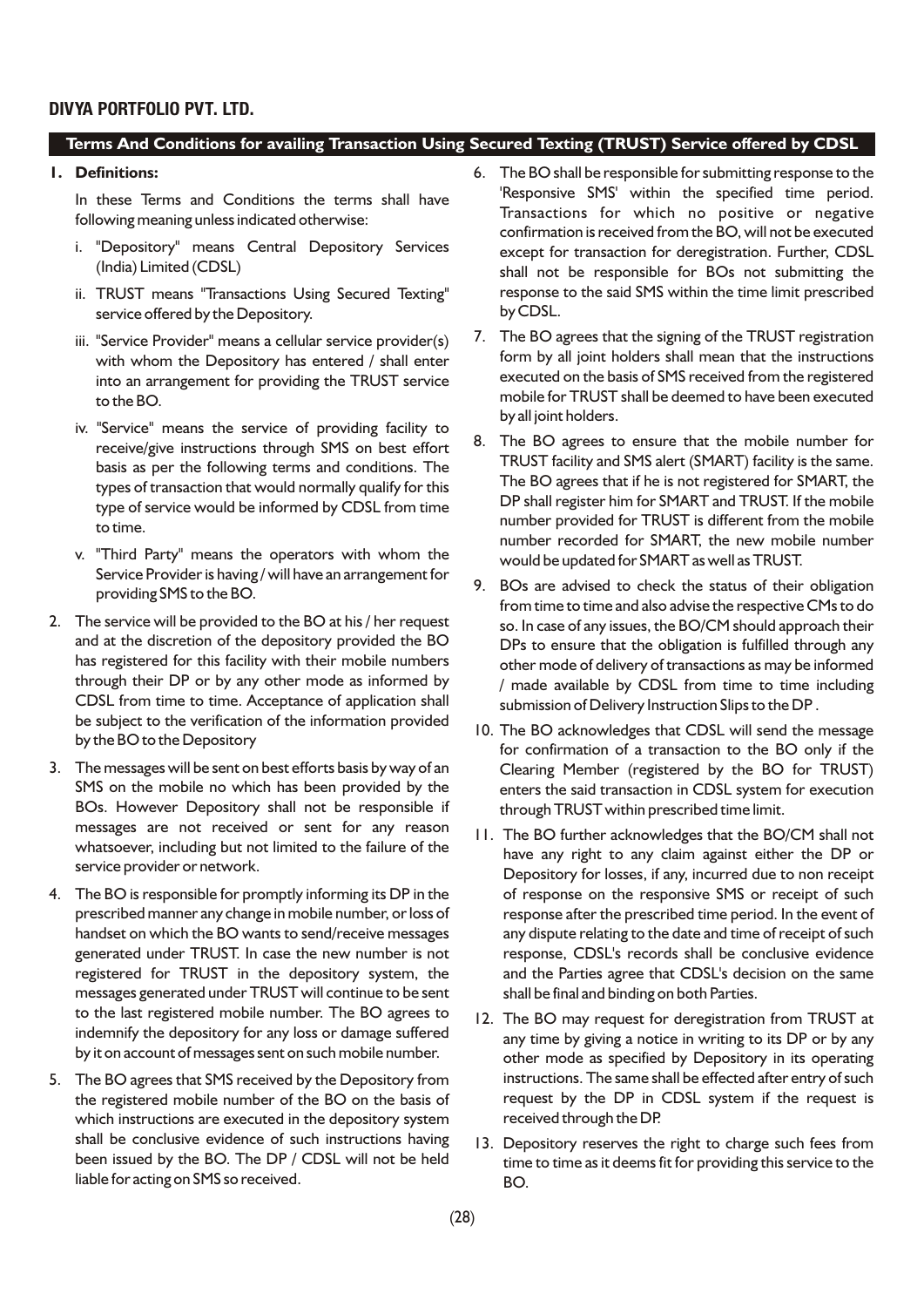- 14. The BO expressly authorises Depository to disclose to the Service Provider or any other third party, such BO information as may be required by them to provide the services to the BO. Depository however, shall not be responsible and be held liable for any divulgence or leakage of confidential BO information by such Service Providers or any other third party.
- 15. The BO takes the responsibility for the correctness of the information supplied by him to Depository through the use of the said Facility or through any other means such as electronic mail or written communication.
- 16. The BO is solely responsible for ensuring that the mobile number is not misused and is kept safely and securely. The Depository will process requests originated from the registered Mobile as if submitted by the BO and Depository is not responsible for any claim made by the BO informing that the same was not originated by him.
- 17. Indemnity:

In consideration of providing the service, the BO agrees that the depository shall not be liable to indemnify the BO

towards any damages, claims, demands, proceedings, loss, cost, charges and expenses whatsoever as a consequence of or arising out of interference with or misuse, improper or fraudulent use of the service by the BO.

18. Disclaimer:

Depository shall be absolved of any liability in case:-

- a. There is loss of any information during processing or transmission or any unauthorized access by any other person or breach of confidentiality.
- b. There is any lapse or failure on the part of the service providers or any third party affecting the said Facility and that Depository makes no warranty as to the quality of the service provided by any such service provider.
- c. There is breach of confidentiality or security of the messages whether personal or otherwise transmitted through the Facility.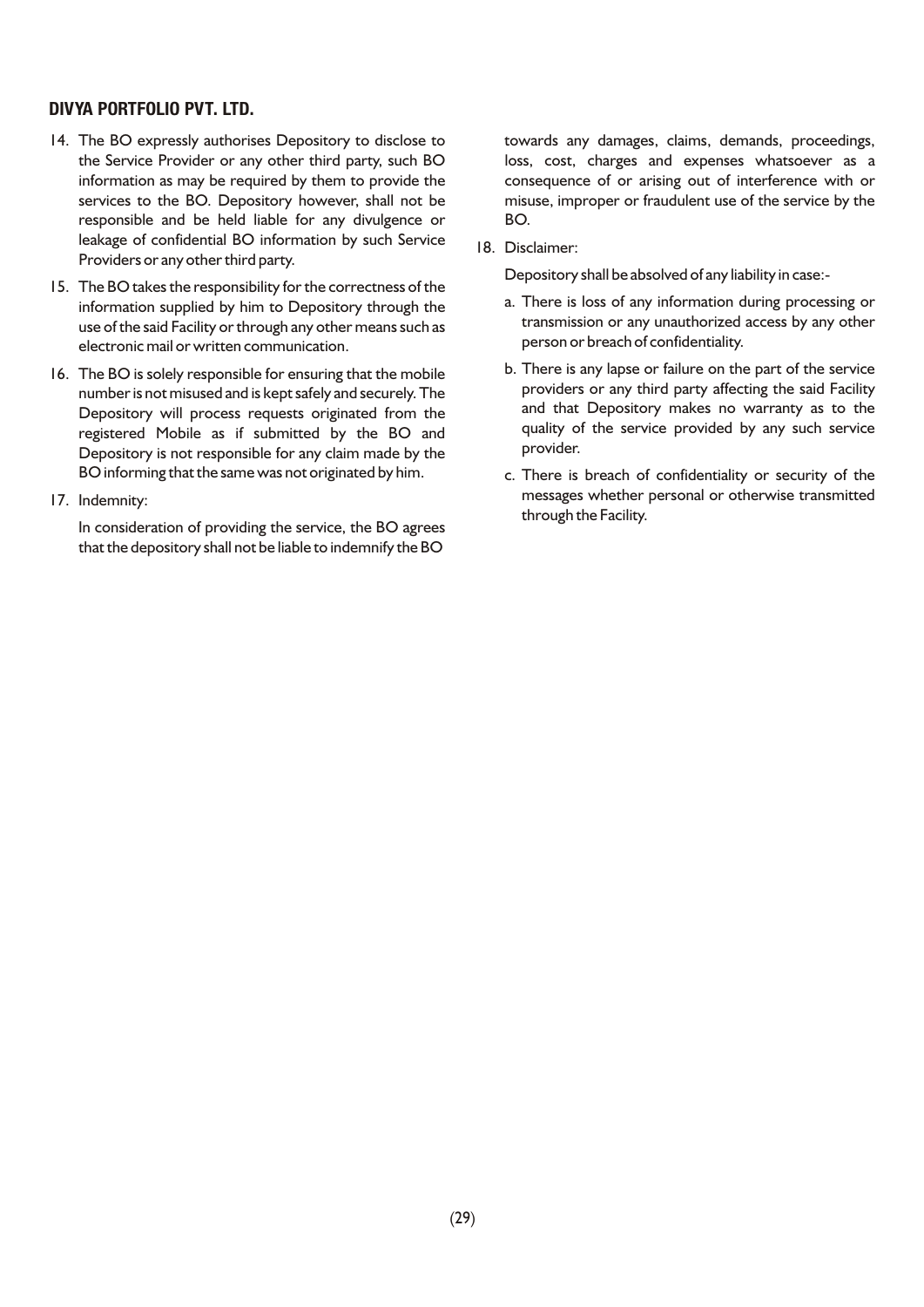# **DECLARATION BY HUF**

**Please fill in for a HUF**

# **DIVYA PORTFOLIO PVT. LTD.**

**Regd. Office :** B-402, IIIrd Floor, NIT, Faridabad-121001 (Haryana)

**Corp. Office :** VC-1, Prime Plaza, IInd Floor Sector-3, Vaishali-201010, Ghaziabad (U.P.)

As our HUF firm wishes to open an account with your DP in the said name

we beg to say that the first signatory to this letter, Mr  $\blacksquare$ 

the Karta of the Joint Family and other signatories are the adult co-parceners of the said family.

We further confirm that the business of the said joint family is carried on mainly by the said Karta as also by the other signatories hereto in the interest and for the benefit of the entire body of co-parceners of the joint family. We all undertake that claims due to the DP from the said family shall be recoverable personally from all or any of us and also for the entire family properties of which the first signatory is the Karta, including the share of minor co-parceners.

In view of the fact that ours is not a firm governed by the Indian Partnership Act of 1952, we have not got our said firm registered under the said Act.

We hereby undertake to inform the DP of the death or birth of a co-parcener of any change occurring at any time in the membership of our joint family during the currency of the account.

Your's Sincerely

Name & signature of Karta

#### **Name & Signature of Adult Co-parceners and date of birth of Minor Co-parceners (Use Annexure for Additional Members)**

| $ $ S.No. | Name | Sex | Relation with Karta | Date of Birth | Signature |
|-----------|------|-----|---------------------|---------------|-----------|
| Ι.        |      |     |                     |               | $\otimes$ |
| 2.        |      |     |                     |               | $\otimes$ |
| 3.        |      |     |                     |               | $\otimes$ |
| 4.        |      |     |                     |               | $\otimes$ |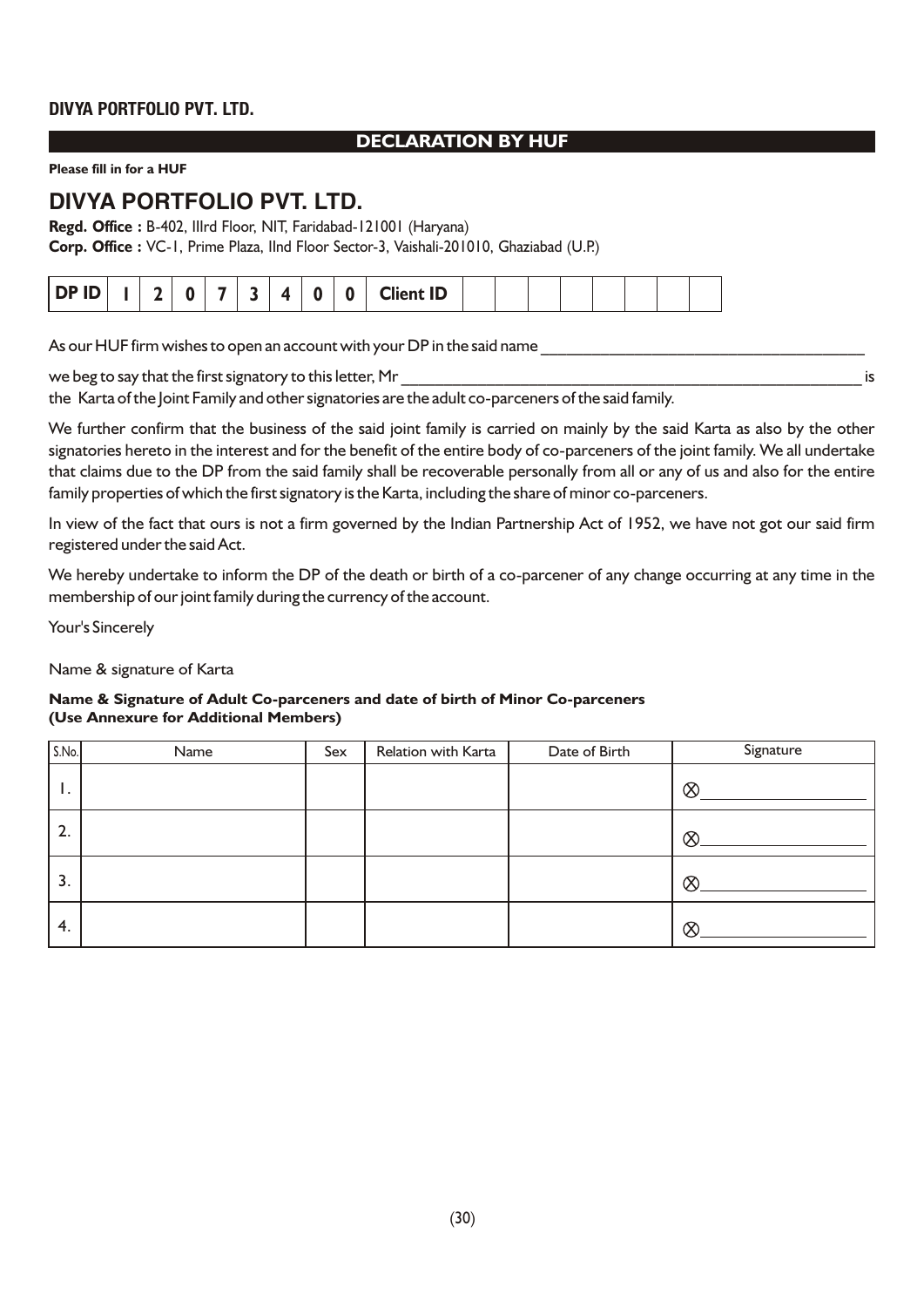#### **DECLARATION TO BE GIVEN BY PARTNERS (For Demat)**

#### To,

# **DIVYA PORTFOLIO PVT. LTD.**

**Regd. Office :** B-402, IIIrd Floor, NIT, Faridabad-121001 (Haryana) **Corp. Office :** VC-1, Prime Plaza, IInd Floor Sector-3, Vaishali-201010, Ghaziabad (U.P.)

- 1. I / We, have submitted an application for opening a single / joint account for opening a Beneficial Owner [BO] account in the category "individual' for holding and carrying out transactions in respect of securities belonging to our firm, since as per the clarification issued by the Department of Company Affairs vide its Circular No. 5/75 (8/18/75-CL-V) dated March 31, 1975, Partnership Firm is not capable of being a member within the meaning of Section 41 of The Companies Act, 1956.
- 2. I / we represent the firm.
- 3. In consideration of you having agreed to accept the Permanent Account Number [PAN] issued by the Income Tax Department [ITD] to the firm along with our individual identity documents, I / We acknowledge and undertake as under :
	- a) The acceptance of the PAN number of our firm does not amount to you having taken notice of trust or recognise our firm.
	- b) I / We shall continue to be responsible for complying with the relevant provisions of The Companies Act, 1956 and the Rules made thereunder and other applicable Laws failing which I / we shall be responsible for the consequences thereof.

Yours faithfully,

| Signature : |  |
|-------------|--|
| Signature : |  |
| Signature:  |  |

#### **STANDING INSTRUCTION FOR AUTO PLEDGE CONFIRMATION**

 $T_{\Omega}$ 

# **DIVYA PORTFOLIO PVT. LTD.**

**Regd. Office :** B-402, IIIrd Floor, NIT, Faridabad-121001 (Haryana) **Corp. Office :** VC-1, Prime Plaza, IInd Floor Sector-3, Vaishali-201010, Ghaziabad (U.P.)

With reference to my / our application for opening a depository account, I / We request you to enable my / our depository account having DP ID 12073400 & Client ID\_\_\_\_\_\_\_\_\_\_\_\_\_\_\_\_\_\_\_\_\_\_\_\_\_\_\_\_\_\_\_\_\_\_\_\_\_with Flag "**Standing Instruction for Auto Pledge Confirmation**".

I /We have read and understood the Securities and Exchange Board of India's guidelines on pledging of shares in dematerialised form as regulated by SEBI (Depositories and Participants) Regulations, 1996 and Depositories Act, 1996.



First/Sole Holder Signature/Auth.Signatory

....................................................................

Second Holder Signature/Auth. Signatory

**4 4** ....................................................................

Third Holder Signature/Auth. Signatory

....................................................................

Date :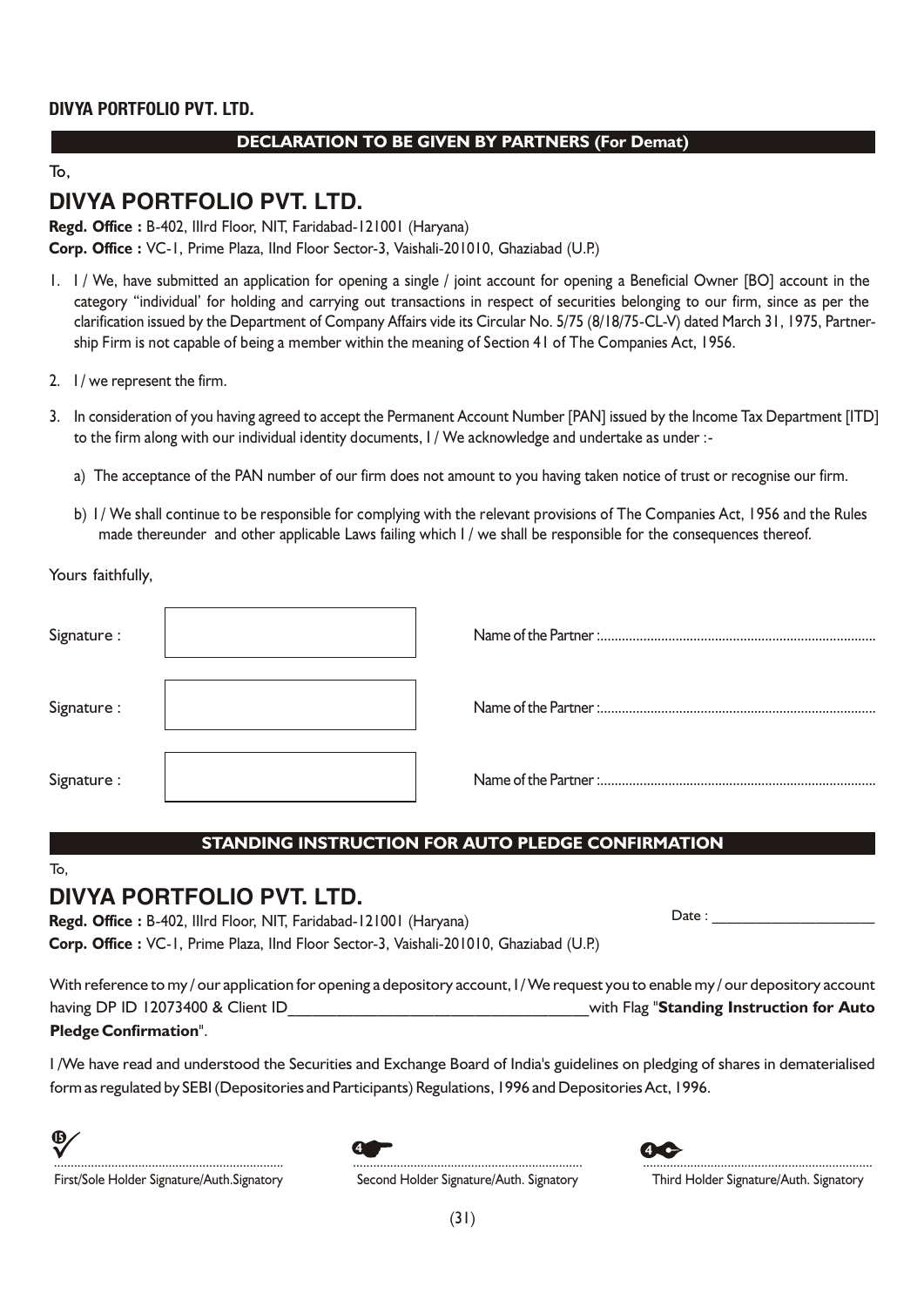*(To be executed on a non-judicial stamp paper of Rs. 100/-)*

# **POA FOR PAY-IN OF SECURITIES FOR THE PURPOSE OF SETTLEMENT**

TO ALL TO WHOM THESE PRESENTS SHALL COME I/WE (name of the BO),India, Indian inhabitant SEND GREETINGS.

Whereas I hold a Beneficiary account no. <br>
(BO-ID) with Central Depository Services (India) Limited, through DIVYA PORTFOLIO PRIVATE LIMITED bearing DP-ID- 12073400 (DP SEBI REGISTRATION NO. IN-DP-277-2016)

And whereas I am an investor engaged in buying and selling of securities through Divya Porfolio Pvt. Ltd. a member of NSE, BSE and MSEI bearing SEBI registration no. (NSE : INB/INF/INE231246837, BSE: INB/INF011246833.

And whereas due to exigency and paucity of time, I am desirous of appointing an agent/attorney to operate the aforesaid beneficiary account on my behalf for a limited purpose in the hereinafter appearing:

NOW KNOW WE ALL AND THESE PRESENTS WITNESSTH THAT I THE ABOVE NAMED DO HEREBY NOMINATE, CONSTITUTE / AND APPOINT Divya Porfolio Pvt. Ltd. as my true and lawful attorney (hereinafter referred to as the attorney) for me and on my behalf and in my name to do instruct the aforesaid Depository Participant to debit securities and/or to transfer securities from the aforesaid account for the purpose of delivering the same to the clearing house of the recognized stock exchange toward any segment in respect of securities sold by me through them.

1. This Authority is restricted to the settlement / margin obligation arising out of the transactions effected by me through Divya Porfolio Pvt. Ltd. and I ratify the instructions given by the aforesaid Clearing Member to the Depository Participant to transfer securities held in my /our aforementioned beneficial owner account(s) or any other account informed by me in writing to the stock broker from time to time to the following demat account nos-

| SI. No. |             | <b>CDSL ACCOUNT DETAIL</b>   | <b>NSDL ACCOUNT DETAILS</b> |  |  |  |
|---------|-------------|------------------------------|-----------------------------|--|--|--|
|         | <b>DPID</b> | <b>Client ID</b>             | <b>CM BP ID</b>             |  |  |  |
| .,      | 12073400    | 00002683 (NSE Pool A/c)      | <b>IN567699 (NSE POOL)</b>  |  |  |  |
| 2.      | 12073400    | 00000082 (BSE Pay-In A/c)    | <b>IN657333 (BSE POOL)</b>  |  |  |  |
| 3.      | 12073400    | $00000156$ (Beneficiary A/c) |                             |  |  |  |

Of the stock broker maintained for the purpose of settlement of trades and margin obligations arising out of trades executed by me//us on any recognized stock exchange through the stock broker. However, the said power will be restricted to only transfer of securities to the Clearing Member id allotted to the stock broker by any existing or future exchange that the stock broker has joined/ will join as a member or to any demat accounts linked to the said clearing Member ID provided that i/we have executed a Client Member Agreement with the stock broker for such exchanges.

2. To issue instructions to the said Depository participant of transfer and or pledge the securities in my/our above mentioned BO account(s) for the limited purpose of meeting my/our margin requirements in connection with the trade executed by me/us on the relevant exchanges through Divya Portfolio Private Limited.



.................................................................... Second Holder Signature/Auth. Signatory



Third Holder Signature/Auth. Signatory

Signature of Soletown Signature of Second Assements Holder Signature of Second Holder Signature of Third Holder

Signature of Second Holder

Signature of Sole/First Holder

Signature of Third Holder

**16**

**5**

5<br>5<br>52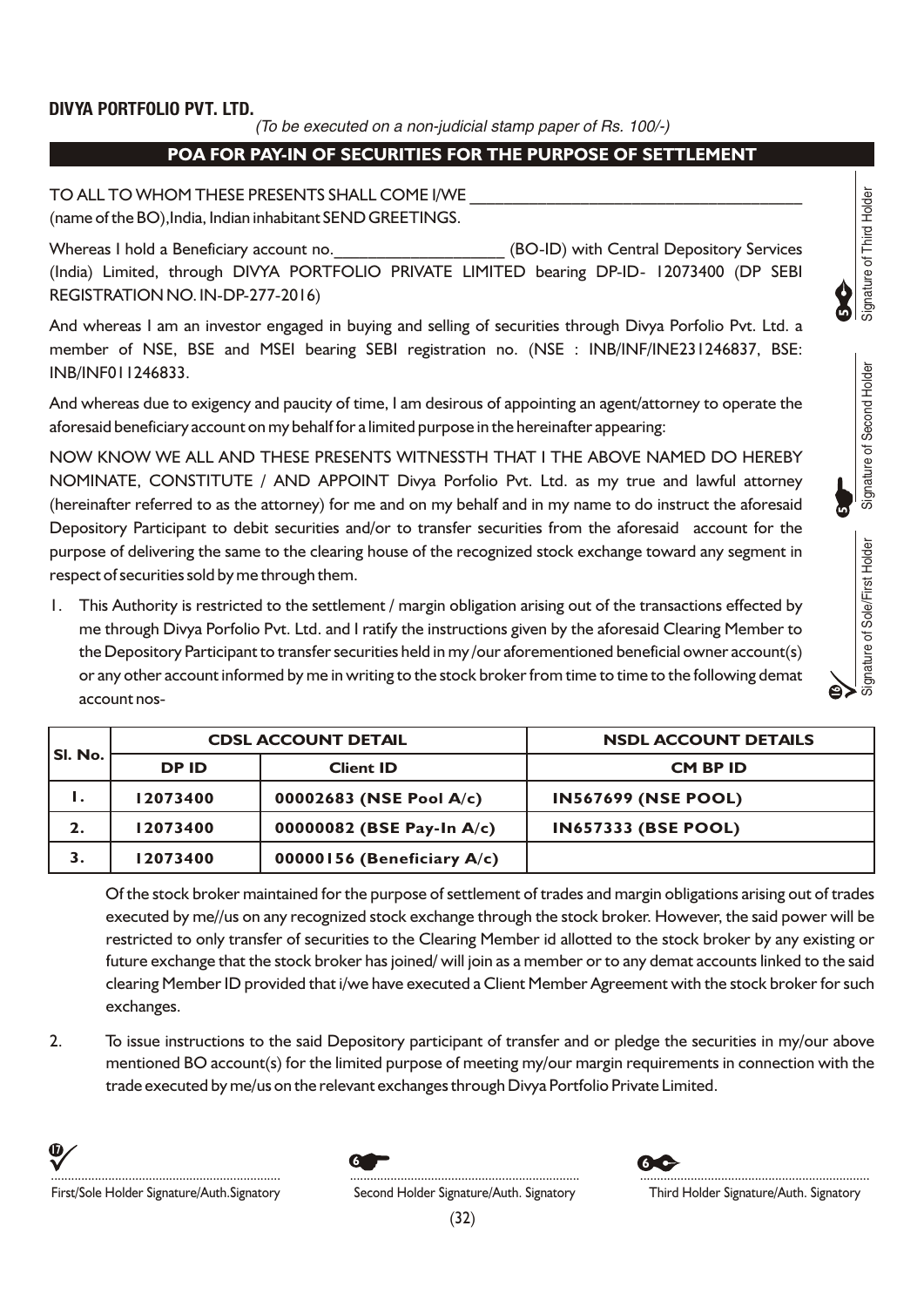- 3. To apply and sign any documents for various products like Mutual Funds, Public Issues (shares as well as debentures), rights, offer of shares, tendering shares in open offers etc. as per my/our behalf.
- 4. To send the client consolidated summary of client's scriptwise buy & sell positions taken with average rates by way of SMS/e-mail on daily basis.
- 5. I/We agree that Divya Porfolio Pvt. Ltd. would return to me/us the securities that may have been received by it erroneously or those securities that it was not entitled to receive from me/us.

That the Power of Attorney herein referred to is revocable at any time by giving notice in writing to Divya Porfolio Pvt. Ltd.

#### SIGNED AND DELIVERED by

r

.................................................................... First/Sole Holder Signature/Auth.Signatory







Third Holder Signature/Auth. Signatory

Client ID: …………………………………………………………… Client Code:…………………………………………………………………………………………

| Signature of Co-parceners in case of HUF Account |                             |                      |                                  |  |  |  |  |
|--------------------------------------------------|-----------------------------|----------------------|----------------------------------|--|--|--|--|
| S.No.                                            | <b>Name of Co-parceners</b> | <b>Date of Birth</b> | <b>Signature of Co-parceners</b> |  |  |  |  |
|                                                  |                             |                      |                                  |  |  |  |  |
|                                                  |                             |                      |                                  |  |  |  |  |
|                                                  |                             |                      |                                  |  |  |  |  |
|                                                  |                             |                      |                                  |  |  |  |  |
|                                                  |                             |                      |                                  |  |  |  |  |
|                                                  |                             |                      |                                  |  |  |  |  |

# **WITNESSES : IN THE PRESENCE OF**

Signature : 1.

Name:

Address:

Signature: 2.

Name:

Address:

We accept the above the Power Attorney For and behalf of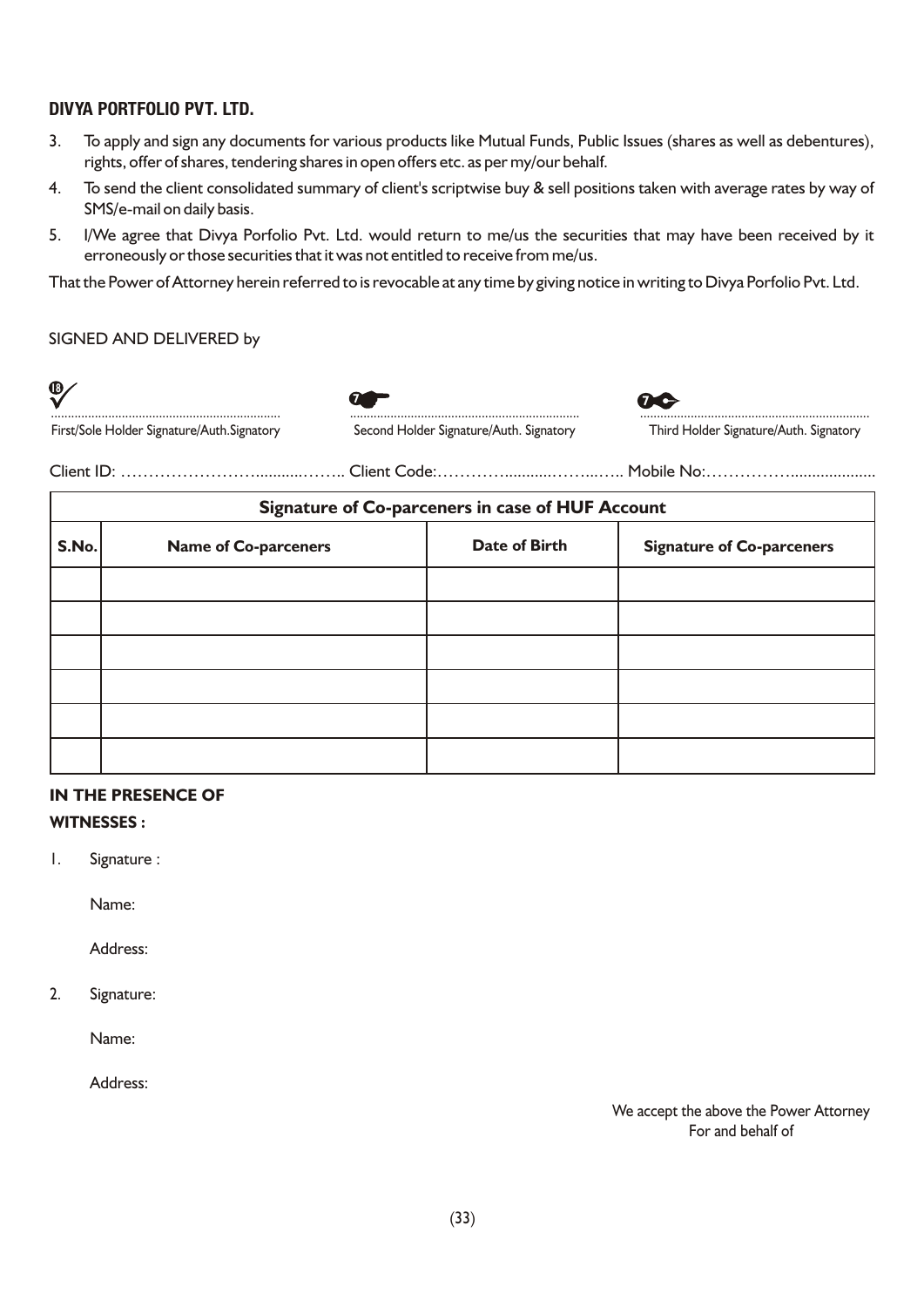## **E-MAIL ID / MOBILE NUMBER DECLARATION**

#### $T_0$

**DIVYA PORTFOLIO PVT. LTD.**

Date : \_\_\_\_\_\_\_\_\_\_\_\_\_\_\_\_\_\_

**Regd. Office :** B-402, IIIrd Floor, NIT, Faridabad-121001 (Haryana)

**Corp. Office :** VC-1, Prime Plaza, IInd Floor Sector-3, Vaishali-201010, Ghaziabad (U.P.)

Dear Sir,

I/We hereby request you to send all your communications pertaining to my/our trade like Trade Confirmations, Contract Notes, MTM Obligation, Margin Calls or any other communication (which is necessary from Compliance point of view) including the verification call from Divya Portfolio Pvt. Ltd. etc. on the below mentioned Mobile number/Email id.

| <b>Contact</b><br>Mode |                   | <b>Mention E-mail / Mobile</b>                   | Mobile / E-mail is registered in the<br>Name (Please tick the correct box) |               |                                  |                                   |  |  |  |
|------------------------|-------------------|--------------------------------------------------|----------------------------------------------------------------------------|---------------|----------------------------------|-----------------------------------|--|--|--|
|                        |                   | (Please mention Email id in CAPITAL LETTER ONLY) | <b>Self</b>                                                                | <b>Spouse</b> | <b>Dependent</b><br><b>Child</b> | <b>Dependent</b><br><b>Parent</b> |  |  |  |
| $E$ -mail              | <b>Ist Holder</b> |                                                  |                                                                            |               |                                  |                                   |  |  |  |
|                        | 2nd Holder        |                                                  |                                                                            |               |                                  |                                   |  |  |  |
|                        | 3rd Holder        |                                                  |                                                                            |               |                                  |                                   |  |  |  |
| Mobile                 | <b>Ist Holder</b> |                                                  |                                                                            |               |                                  |                                   |  |  |  |
| No.                    | 2nd Holder        |                                                  |                                                                            |               |                                  |                                   |  |  |  |
|                        | 3rd Holder        |                                                  |                                                                            |               |                                  |                                   |  |  |  |

I/We am/are also aware that the Exchanges have been pursuing a process of confirming the trade details directly to the Clients via SMS and Email alerts which they have carried out through their respective Trading Member. Accordingly, I/We accord my/our consent to receive those SMS as well as Emails alerts directly from the Exchanges on the above stated contact details for the purpose. I/We hereby authorize you for sharing the said contact details with Exchanges.

| Yours faithfully, |                     |
|-------------------|---------------------|
| Ist Holder Name:  | <b>Trading Code</b> |
| 2nd Holder Name:  | <b>BO/Client ID</b> |
| 3rd Holder Name:  | DP ID               |

.................................................................... Second Holder Signature/Auth. Signatory

**8 8**

....................................................................

.................................................................... First/Sole Holder Signature/Auth.Signatory

Third Holder Signature/Auth. Signatory

**FORMAT OF REQUEST**

| [Please tick $(\checkmark)$ wherever applicable]                                                                                                              |                                             |           |  |                 |  |      |  |
|---------------------------------------------------------------------------------------------------------------------------------------------------------------|---------------------------------------------|-----------|--|-----------------|--|------|--|
| DP ID                                                                                                                                                         |                                             | Client ID |  | <b>UCC Code</b> |  | Date |  |
| Name of Account Holder                                                                                                                                        |                                             |           |  |                 |  |      |  |
|                                                                                                                                                               | Mobile No.                                  |           |  |                 |  |      |  |
| E-mail ID                                                                                                                                                     |                                             |           |  |                 |  |      |  |
| I hereby declare that the aforesaid mobile number or E-mail ID belongs to $\Box$ Me or $\Box$ My Family<br>(Spouse, dependent children and dependent parents) |                                             |           |  |                 |  |      |  |
|                                                                                                                                                               | Signature of<br>⑩,<br><b>Account Holder</b> |           |  |                 |  |      |  |
| Name of Account Holder                                                                                                                                        |                                             |           |  |                 |  |      |  |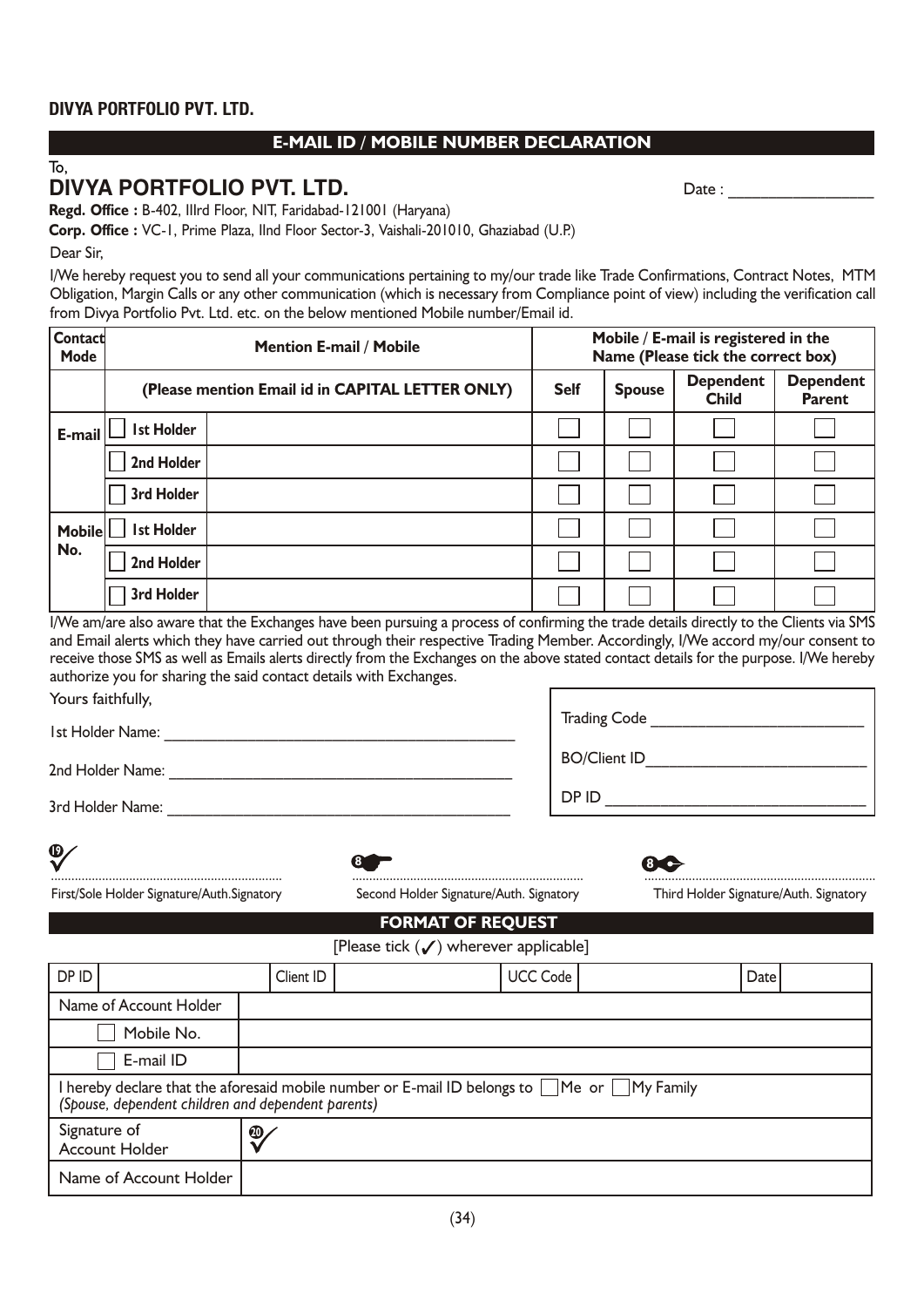# **LINKING OF MY AADHAAR NUMBER AND PAN NUMBER TO MY CLIENT ACCOUNT AND DEMAT ACCOUNT**

To,

# **DIVYA PORTFOLIO PVT. LTD.**  $\qquad \qquad$  Date :

**Regd. Office :** B-402, IIIrd Floor, NIT, Faridabad-121001 (Haryana) **Corp. Office :** VC-1, Prime Plaza, IInd Floor Sector-3, Vaishali-201010, Ghaziabad (U.P.)

Dear Sir/Madam,

#### **Re: Linking of my Aadhaar Number and PAN Number to my Client Account and Demat Account.**

I hereby submit my Aadhar No. and PAN No. as issued by UIDAI and Income Tax Dept., Govt. of India and voluntarily give my consent to link it to my Client Account and Demat Account with Code **Example 20 BO ID** \_\_\_\_\_\_\_\_\_\_\_\_\_\_\_\_\_\_\_. I give my consent to obtain and use my Aadhaar Number, Name and fingerprint/Iris and my Aadhaar details to authenticate me with UIDAI as per Aadhaar Act. 2016 and all other applicable laws. I also give consent for verification of my PAN No. with Income Tax Department.

Divya Portfolio Pvt. Ltd. has informed me that my Aadhaar details and Identity information would only be used for demographic authentication, validation, e-KYC purpose and for all services aspects related to Stock Exchange Compliances.

I will not hold Divya Portfolio Pvt. Ltd. or any of its officials responsible in case of any incorrect information provide by me.

I enclose herewith the self-attested copies of Aadhaar and PAN Cards for incorporating in official records of Divya Portfolio Pvt. Ltd.

Thanking You, Yours faithfully

| Client Signature |  |
|------------------|--|
|                  |  |

Name of Client **Exercise 20** 

Mobile No.

Email id.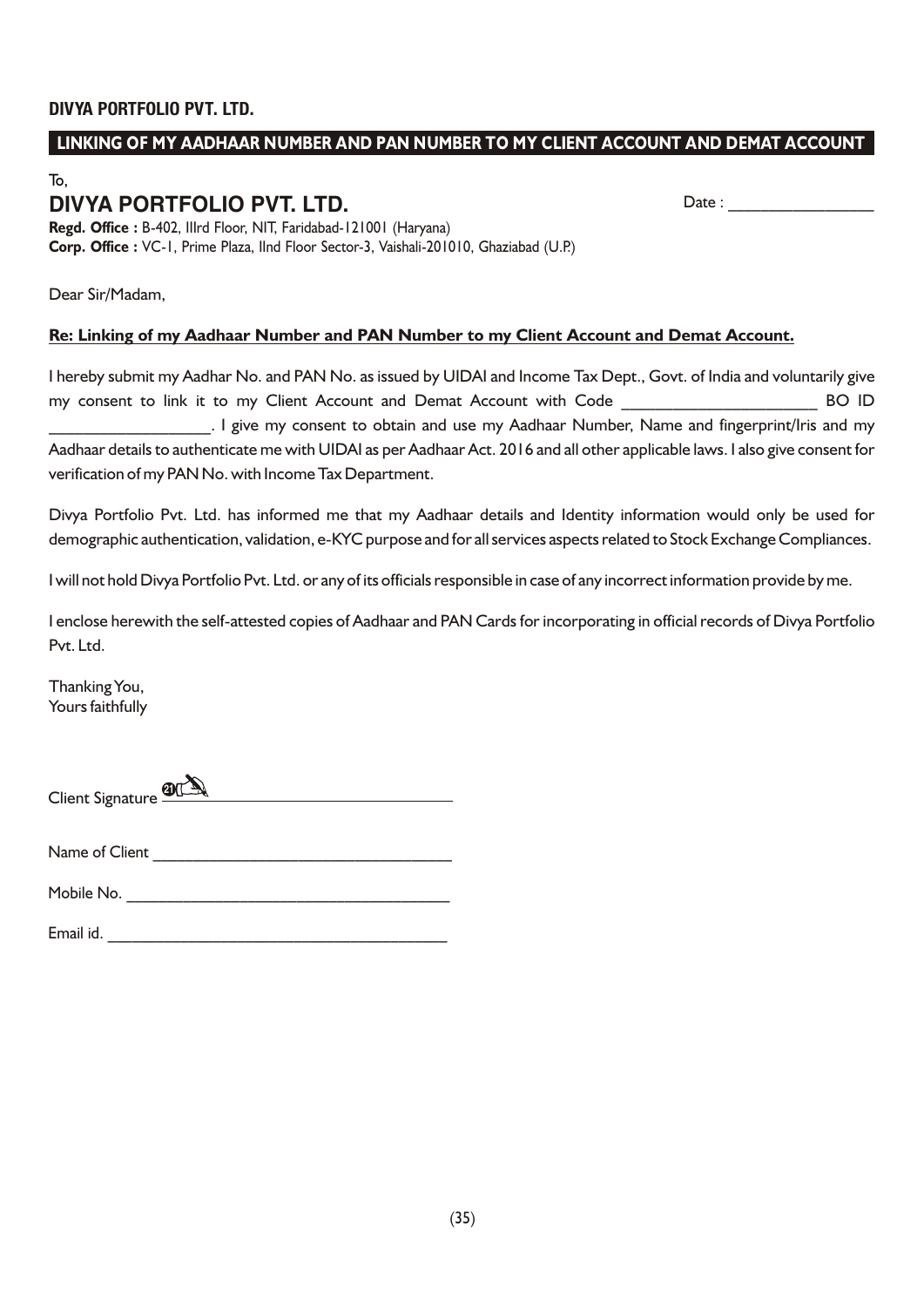#### **FORMAT OF BOARD RESOLUTION (in case of Corporate)**

CERTIFIED TRUE COPY OF THE RESOLUTION PASSED IN THE MEETING OF THE BOARD OF DIRECTORS OF**....................................................** MEETING HELD ON AT **..................................................** THE REGISTERED OFFICE OF THE COMPANY **.....................................................................................................................................**

"RESOLVED THAT application be made for opening of Demat & Trading account with Divya Portfolio Pvt. Ltd. at the Corp. Office VC-1, Prime Plaza, IInd Floor, Sector-3, Vaishali-201010, Ghaziabad (U.P.) Depository participant of Central Depository Services (I) Limited (CDSL), & Member of National Stock Exchange of India Ltd. (NSE), Bombay Stock Exchange Ltd. (BSE), Metropolitan Stock Exchange of India Ltd. (MSEI).

Resolve that approval of the board be and is hereby granted to carry on the business of sell/purchase of shares, commodities etc. As permitted under the other object clause of the company. Further resolved that Mr. .................................................. is here by authorized to inform the same to Roc and do necessary filing herewith.

RESOLVED THAT the company / trust be registered as CLIENT with Divya Portfolio Pvt. Ltd. for the purpose of dealing in equities, derivatives etc. and the said Member be and is hereby authorized to honor instruction oral or written, given on behalf of the Company/Trust by any of the under noted authorized signatories:-

| S.No. | <b>Name</b> | <b>Designation</b> | <b>Specimen Signature</b> |
|-------|-------------|--------------------|---------------------------|
|       |             |                    |                           |
|       |             |                    |                           |
|       |             |                    |                           |

Who are authorized to sell, purchase, transfer, endorse, negotiate and/ or otherwise deal/ through deal through Divya Portfolio Pvt. Ltd. on behalf of the Company/Trust.

RESOLVED FURTHER THAT, the common seal of the Company is affixed, wherever necessary, in the presence of any Directors or of any one director or any Company Secretary, who shall sign the same in token of their presence.

RESOLVED FURTHER THAT Mr.  $\qquad \qquad$  and / or Mr.  $\qquad \qquad$  Directors/ Trustee of the Company/ Trust be and are hereby severally or jointly authorized to sign, execute and submit such applications, undertakings, agreements and other requisite documents, writings and deeds as may deemed necessary or expedient to give effect to this resolution.

FURTHER RESOLVED THAT the company do execute power of Attorney(s) for appointing Divya Portfolio Pvt. Ltd. as the attorney of the company is respect of matters set out in the draft of Power of Attorney(s) having been placed before the board.

That this resolution be communicated to the Divya Portfolio Pvt. Ltd. and remain in force until notice in writing be given to the Divya Portfolio Pvt. Ltd.

For …………………………..

Specimen Signature of :

(Director)

1.

2.

3.

(36)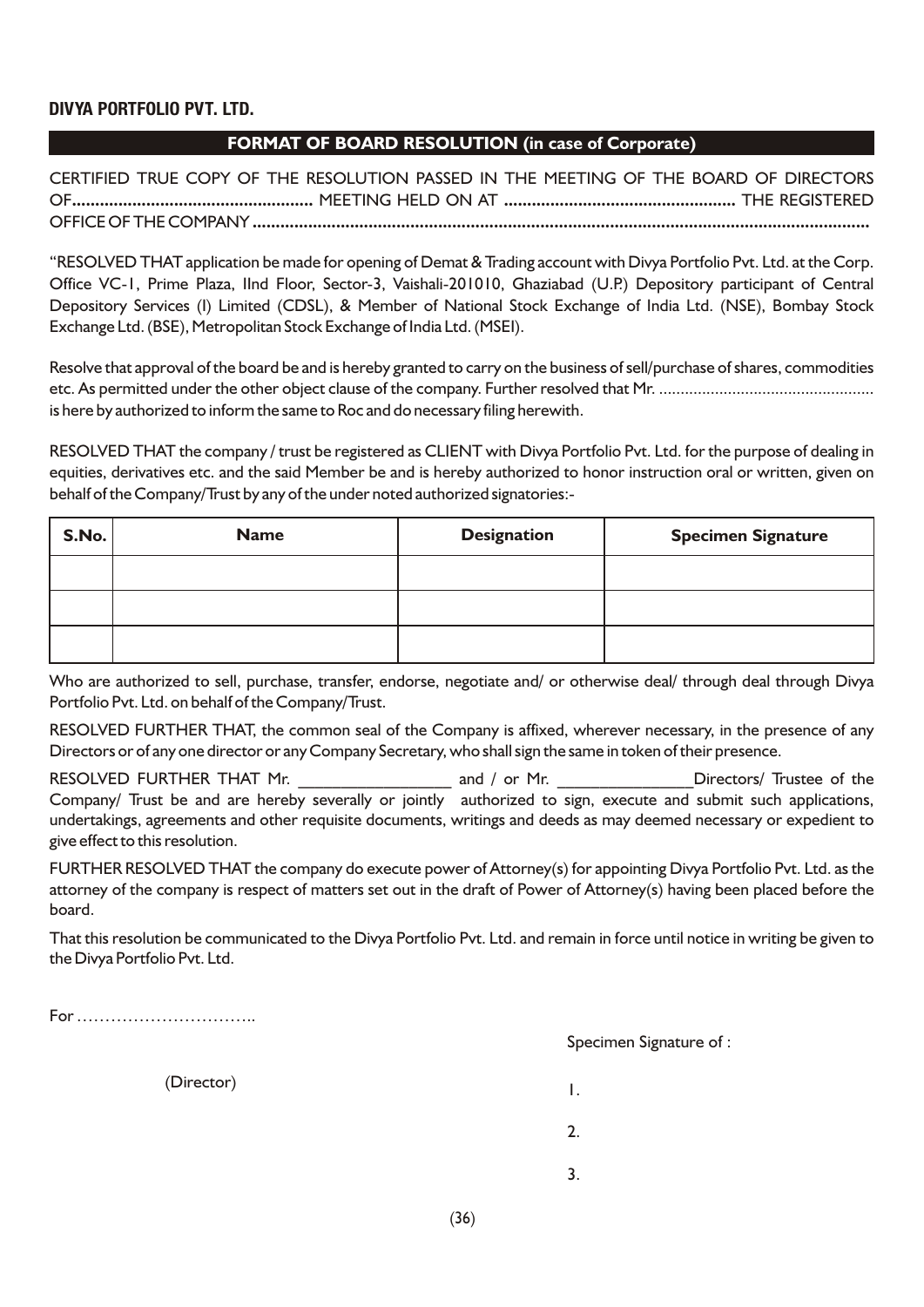This Page is Left Blank Intentionally  $\lambda$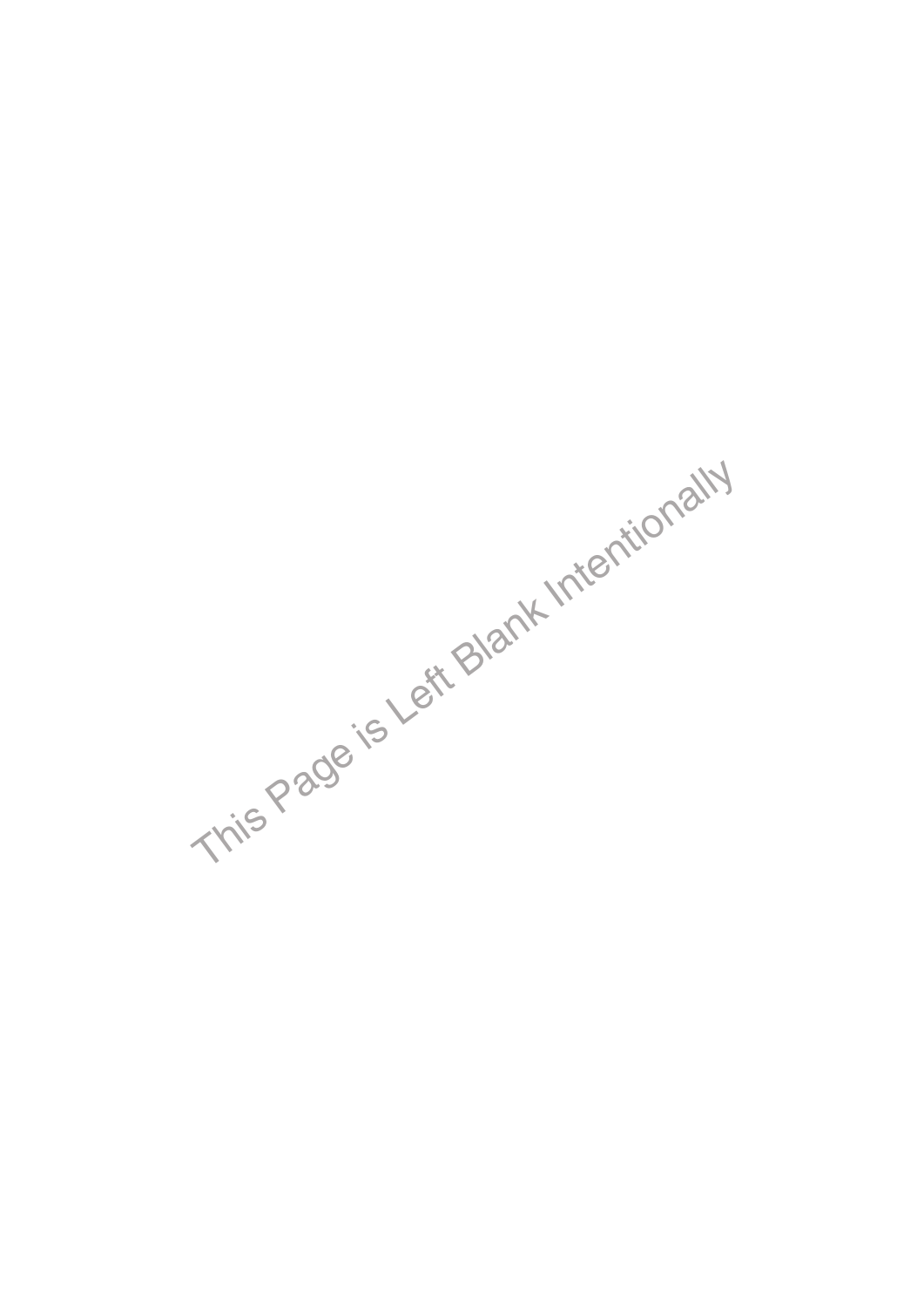|              | FORM RECEIVING DATE:                                                                                                            | <b>BRANCH CODE:</b>  | <b>CLIENT CODE</b> |  |  |
|--------------|---------------------------------------------------------------------------------------------------------------------------------|----------------------|--------------------|--|--|
|              | ACCOUNT OPENING DATE:<br>TM.                                                                                                    | RL/TL                | TM:                |  |  |
|              | <b>DP</b>                                                                                                                       | DP:                  |                    |  |  |
| Ι.           | <b>CHECKING DETAILS</b>                                                                                                         | <b>YES</b>           | <b>REMARKS</b>     |  |  |
| a)           | Name as it appears on the ID & Address Proof (in capital letter)                                                                |                      |                    |  |  |
| b)           | Signature of Client on all pages and wherever necessary (Witness wherever required) $\Box$                                      |                      |                    |  |  |
| $\mathsf{c}$ | Signature Checked and Verified.                                                                                                 |                      |                    |  |  |
| d)           | Photograph (duly signed)                                                                                                        |                      |                    |  |  |
| e)           | A copy of PAN Card (Self Attested)<br>$\mathbf{I}$                                                                              |                      |                    |  |  |
| f            | Address Proof (Self Attested)                                                                                                   |                      |                    |  |  |
| g)           | Bank Proof containing Client Name (Self Attested)                                                                               |                      |                    |  |  |
| h)           | Demat Account Proof (Self Attested)                                                                                             |                      |                    |  |  |
| i)           | Stamp Paper:                                                                                                                    |                      |                    |  |  |
| j)           | Exchange given: NSE CM NSE F&O NSE Currency BSE CM SE F&O SE Currency NSEI                                                      |                      |                    |  |  |
| 2.           | Telephonic confirmation of Particulars done<br>by Date Date Time On Phone No.                                                   |                      |                    |  |  |
| З.           |                                                                                                                                 |                      |                    |  |  |
| 4.           |                                                                                                                                 |                      |                    |  |  |
| 5.           | <b>UCC UPLOADED:</b><br><b>NSE</b><br>BSE<br>MSEI                                                                               | ENTERED IN FORM DATA |                    |  |  |
| 6.           | <b>BACK OFFICE WEB LOGIN</b><br>User Name ID_                                                                                   |                      |                    |  |  |
| 7.           | <b>DP WEB LOGIN</b>                                                                                                             |                      |                    |  |  |
| 8.           |                                                                                                                                 |                      |                    |  |  |
| 9.           | Client ID Mapping done by _________________<br>Branch ID_________________User ID:_________________Dealer ID :__________________ |                      |                    |  |  |
| 10.          | <b>INTERNET TRADING</b><br>I-Net<br>Odin Diet                                                                                   |                      |                    |  |  |
| 11.          | <b>Client Account Status Report issued by</b>                                                                                   |                      |                    |  |  |
| 12.          |                                                                                                                                 |                      |                    |  |  |
| 13.          | Kit Dispatched on ________________(Date) ______________Pod No.__________________                                                |                      |                    |  |  |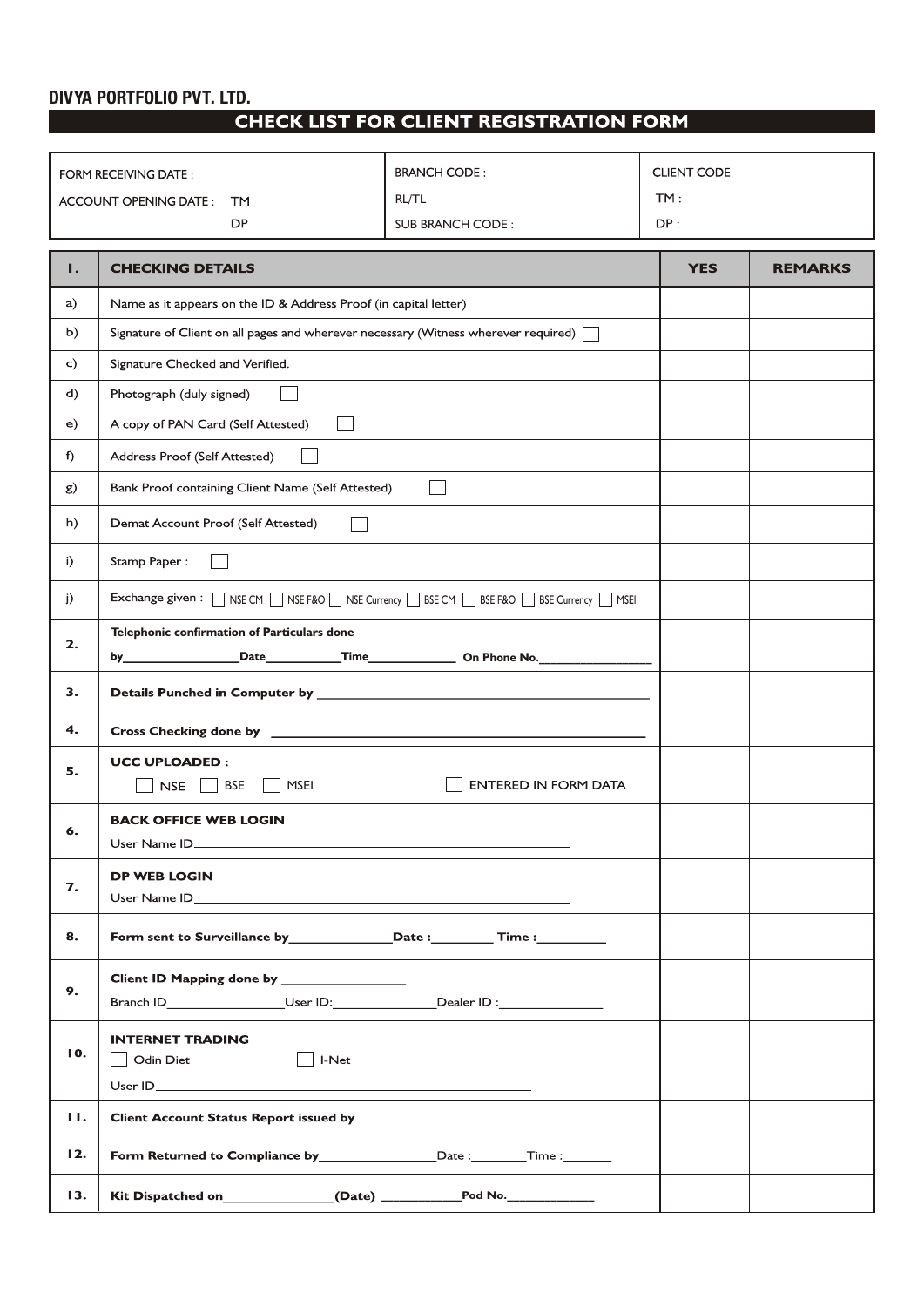



SHARE • CURRENCY • IPO • DEPOSITORY NSE • BSE • MSEI • CDSL

**Trust Invest Grow**

**Regd. Office :** B-402, IIIrd Floor, NIT, Faridabad-121001 (Haryana) Ph.: 0129-4037321

**Corporate Office :** VC-1, Prime Plaza, IInd Floor**,** Sector-3, Vaishali-201010, Ghaziabad (U.P.) Tel.: 0120-4229945, 4229946 Email : divyaport@divyaportfolio.co.in Website : www.divyaportfolio.co.in